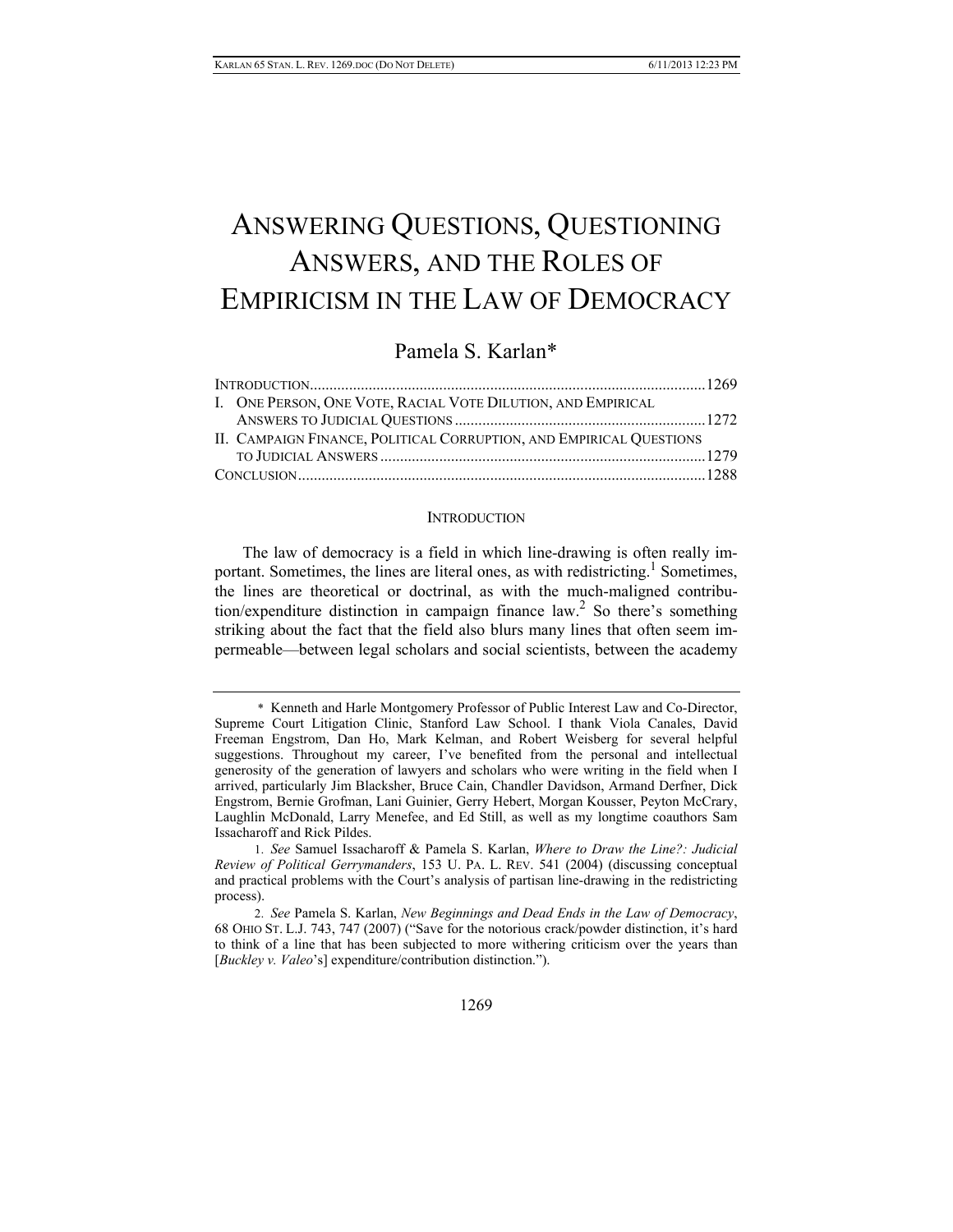and practice, between doctrine and empiricism, between normative and descriptive. "Always it is by bridges that we live," the poet Philip Larkin wrote,<sup>3</sup> and those of us who toil in this particular corner of public law cross those bridges every day.

Those bridges are longstanding.<sup>4</sup> Among other precincts, they connect practice and the academy. For example, the National Science Foundation funded a leading empirical study of the effects of the Voting Rights Act that contains a series of state-level studies written jointly by the lawyers who litigated many of the most significant cases and a range of social scientists—among them historians, political scientists, and sociologists—many of whom participated in those cases as expert witnesses.<sup>5</sup> And despite charges that the gap between the academy and the profession has grown so deep that courts no longer read what professors write,  $6$  that accusation is untrue with respect to the law of democracy.<sup>7</sup>

These connections present an opportunity to reflect on a choice between two very different understandings of what it means to do empirical work. In recent years, some law professors have equated empirical scholarship with statistical analysis.8 A large number of the papers presented at the Seventh Annual

 5. Chandler Davidson & Bernard Grofman, *Introduction* to QUIET REVOLUTION IN THE SOUTH: THE IMPACT OF THE VOTING RIGHTS ACT, 1965-1990, at 4 (Chandler Davidson & Bernard Grofman eds., 1994) [hereinafter QUIET REVOLUTION].

 6. *See, e.g.*, Harry T. Edwards, *The Growing Disjunction Between Legal Education and the Legal Profession*, 91 MICH. L. REV. 34, 36 (1992) (observing that "too few" law professors are producing scholarship that has "direct utility for judges").

 7. For recent examples of the Supreme Court citing work by law professors in votingrelated cases, see, for example, Nw. Austin Mun. Util. Dist. No. One v. Holder, 557 U.S. 193, 204 (2009) (quoting Nathaniel Persily, *The Promise and Pitfalls of the New Voting Rights Act*, 117 YALE L.J. 174, 208 (2007)); Bartlett v. Strickland, 556 U.S. 1, 13 (2009) (plurality opinion) (citing Richard H. Pildes, *Is Voting-Rights Law Now at War with Itself? Social Science and Voting Rights in the 2000s*, 80 N.C. L. REV. 1517, 1539 (2002)); FEC v. Wis. Right to Life, Inc., 551 U.S. 449, 515 (2007) (Souter, J., dissenting) (quoting Samuel Issacharoff & Pamela S. Karlan, *The Hydraulics of Campaign Finance Reform*, 77 TEX. L. REV. 1705, 1707 (1999)); and Vieth v. Jubelirer, 541 U.S. 267, 279 (2004) (plurality opinion) (quoting SAMUEL ISSACHAROFF, PAMELA S. KARLAN & RICHARD H. PILDES, THE LAW OF DEMOCRACY: LEGAL STRUCTURE OF THE POLITICAL PROCESS 886 (rev. 2d ed. 2002)).

 8. *See, e.g.*, Michael Heise, *The Past, Present, and Future of Empirical Legal Scholarship: Judicial Decision Making and the New Empiricism*, 2002 U. ILL. L. REV. 819, 820-21 (suggesting that it makes sense to restrict "empirical legal scholarship" to the "subset" of work focused on events in the real world "that uses statistical techniques and analyses" to produce "descriptions of or inferences to a larger sample or population as well as replication

 <sup>3.</sup> PHILIP LARKIN, *Bridge for the Living*, *in* COLLECTED POEMS 203, 204 (Anthony Thwaite ed., 1988).

 <sup>4.</sup> The law of democracy as an "independent field of study" is relatively new. *See*  Burt Neuborne, *Making the Law Safe for Democracy: A Review of "The Law of Democracy Etc.*,*"* 97 MICH. L. REV. 1578, 1580 (1999) (describing the emergence of the field); *see also*  Symposium, *Election Law as Its Own Field of Study*, 32 LOY. L.A. L. REV. 1095 (1999). Even before the law of democracy emerged as a "unified field," Neuborne, *supra*, at 1579, however, these connections existed.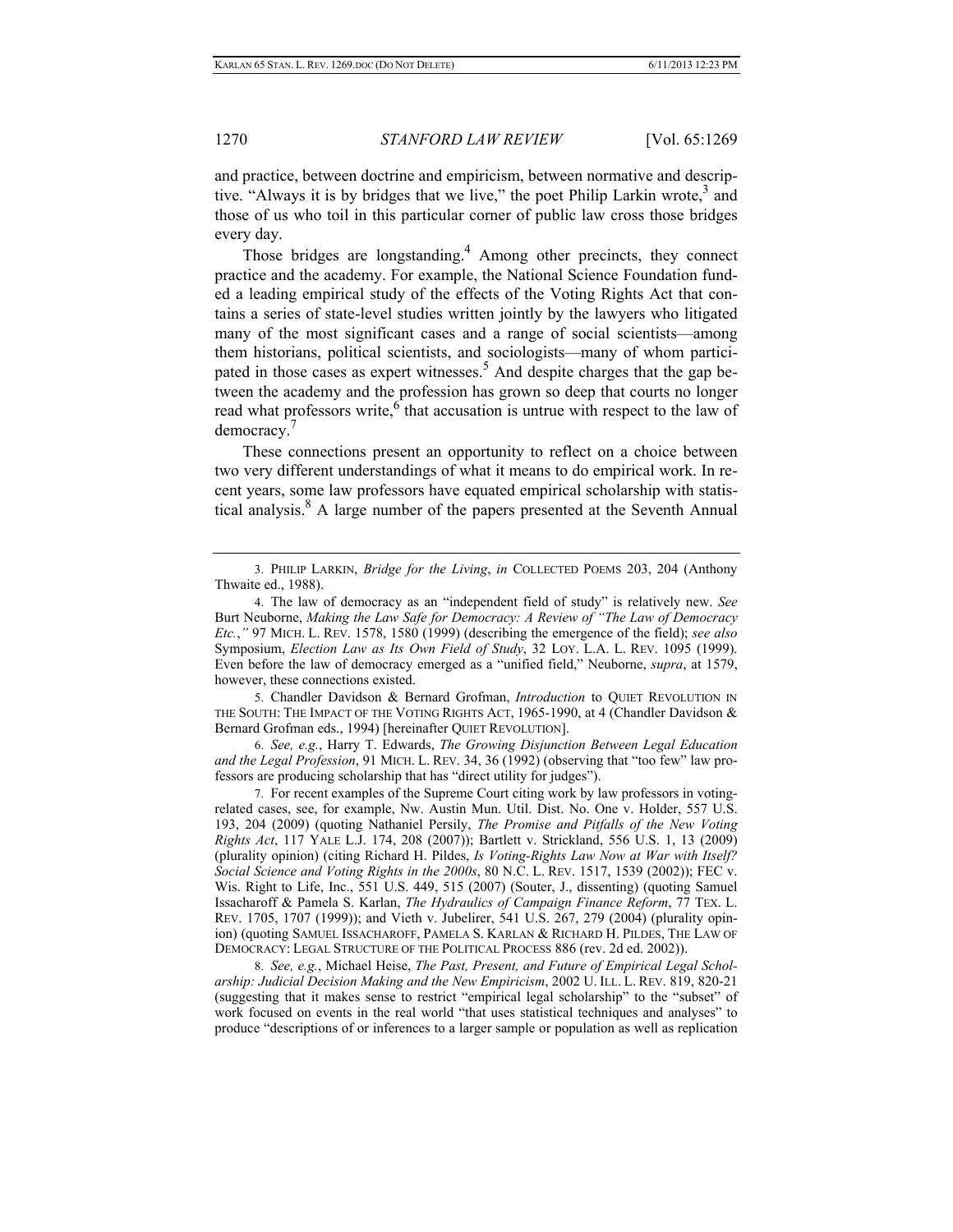Conference on Empirical Legal Studies (CELS) fit this definition. The two papers to which I refer later in this Essay do too,  $9^9$  although neither is a large-scale study: they each focus primarily on what happened in a single round of elections. But there is an alternative, more capacious definition of empirical work, interestingly enough offered by two scholars whose own work largely fits within the narrower frame. Lee Epstein and Gary King see empirical scholarship as work concerned with "evidence about the world based on observation or experience."10 In their view, "[t]hat evidence can be numerical (quantitative) or nonnumerical (qualitative); neither is any more 'empirical' than the other."<sup>11</sup>

Is there a kind of empirical approach that law or legal training itself offers? Oliver Wendell Holmes famously wrote that "[t]he life of the law has not been logic: it has been experience."<sup>12</sup> A central contribution that lawyers, both within and outside the academy, have brought to scholarship on the law of democracy has been precisely their professional experience and a qualitative sensibility derived from that experience—what Karl Llewellyn long ago called "situation sense."<sup>13</sup> Scholars who litigated the doctrine in their cases and worked with social scientists as experts have then written about the doctrine, the evidence, and the theoretical issues that the doctrine and the evidence raise. The law of democracy has been genuinely interdisciplinary for my entire career, and one of the broader lessons we might draw from that history is that law is a distinct discipline with its own contributions to make. It would be a pity if legal scholarship, like much of contemporary political science, were to adopt the view that the only questions worth asking, and the only answers worth giving, are quantitative or based on models so highly stylized that they omit the messy but important lessons of experience.

Bruce Cain, one of the Framers of the field, long ago observed that "the mix of theory to empiricism varies in different types of election law cases as a

- 11. *Id.* (footnote omitted).
- 12. O.W. HOLMES, JR., THE COMMON LAW 1 (1881).

by other scholars" because this "narrow definition" has "the advantage of focusing on one of the more visible and distinct types of empirical legal scholarship and sets it apart from its more traditional theoretical and doctrinal counterparts"); Gregory Mitchell, *Empirical Legal Scholarship as Scientific Dialogue*, 83 N.C. L. REV. 167, 167 (2004) (treating empirical legal scholarship as a scientific enterprise, rather than a form of humanistic inquiry).

 <sup>9.</sup> *See* Miguel F.P. de Figueiredo et al., *When Do Voters Punish Corrupt Politicians? Experimental Evidence from Brazil* (CELS Version, Nov. 2012); Abby K. Wood & Douglas M. Spencer, *In the Shadows of Sunlight: The Effects of Transparency on State Political Campaigns* (CELS Version, Nov. 2012).

 <sup>10.</sup> Lee Epstein & Gary King, *The Rules of Inference*, 69 U. CHI. L. REV. 1, 2 (2002).

 <sup>13.</sup> *See* KARL N. LLEWELLYN, THE COMMON LAW TRADITION 60 (1960) (describing situation sense as involving an understanding of facts "in their context" that is "coupled with whatever the judge or court"—or, for our purposes, the lawyer or law professor—"brings" and adds to the evidence, in the way of knowledge and experience and values to see with, and to judge with"); Karl N. Llewellyn, *Remarks on the Theory of Appellate Decision and the Rules or Canons About How Statutes Are to Be Construed*, 3 VAND. L. REV. 395, 397 (1950) (originating the concept).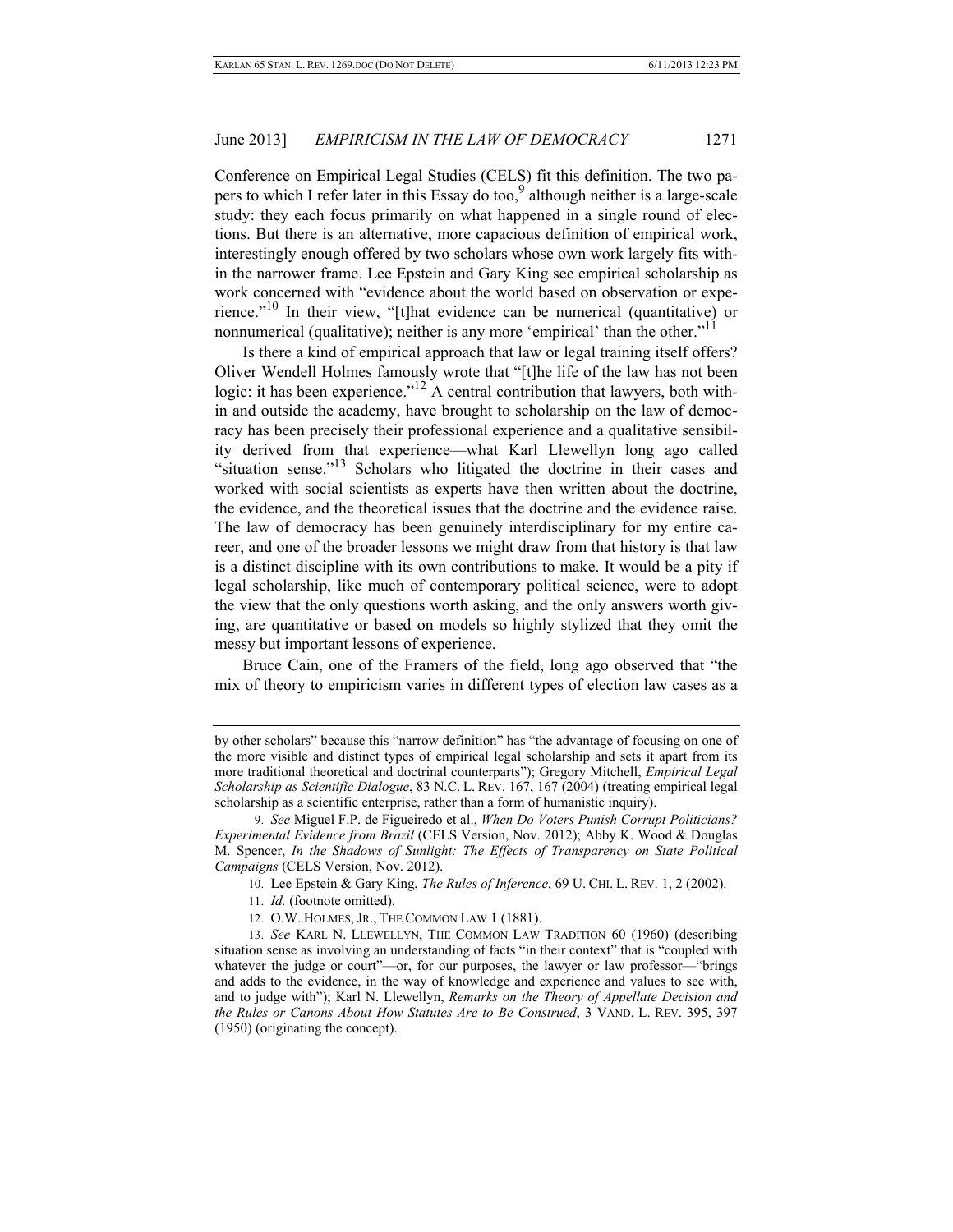consequence of the specific constitutional and statutory framework in which the case is embedded."14 He pointed to key differences between "the voting/representation cases on the one hand, and the corruption/political association cases on the other."15 In the remainder of this Essay, I explore these two areas to show the complex relationship between legal and social scientific approaches to the law of democracy. In the representation cases, legal doctrine has asked a series of questions that social scientific methods are well positioned to answer. Legal scholarship also offers a powerful explanation of why the doctrine came to rely on quantifiable empirical propositions. By contrast, in the campaign finance cases, legal doctrine has offered a set of normative answers that social scientific methods may be well positioned to question. But in both areas, situation sense continues to play an important role in understanding the limits both of doctrine and of quantitative empiricism.

### I. ONE PERSON, ONE VOTE, RACIAL VOTE DILUTION, AND EMPIRICAL ANSWERS TO JUDICIAL QUESTIONS

The Supreme Court began its foray into the political thicket of political representation by focusing on claims of "quantitative" vote dilution.<sup>16</sup> The Court's imposition of one person, one vote in *Wesberry v. Sanders*<sup>17</sup> and *Reynolds v. Sims*<sup>18</sup> rendered nearly every state's existing congressional and legislative apportionment unconstitutional.<sup>19</sup> And by requiring decennial revisitation of the allocation of political power, the requirement of equipopulous apportionment set in motion a series of intended and unintended consequences.

In one sense, *Wesberry* and *Reynolds* were profoundly normative decisions. They adopted a particular (and at the time highly contested) political theory. Justice Douglas could say that "[t]he conception of political equality from the Declaration of Independence, to Lincoln's Gettysburg Address, to the Fifteenth, Seventeenth, and Nineteenth Amendments can mean only one thing—

 <sup>14.</sup> Bruce E. Cain, *Election Law as a Field: A Political Scientist's Perspective*, 32 LOY. L.A. L. REV. 1105, 1106 (1999).

 <sup>15.</sup> *Id.*

 <sup>16.</sup> The quantitative/qualitative vote dilution distinction was first formulated in those terms in *Nevett v. Sides*, 571 F.2d 209 (5th Cir. 1978). "Quantitative" vote dilution cases are "based solely on a mathematical analysis" that shows that the votes of persons in one district are devalued relative to the votes of persons in a less populated district. *Id.* at 215. "Qualitative" vote dilution claims, by contrast, arise when, even though there is population equality across districts, "the election method impairs the political effectiveness of an identifiable subgroup of the electorate" and thus "'the quality of representation' the affected group receives is adversely affected." Pamela S. Karlan, *Maps and Misreadings: The Role of Geographic Compactness in Racial Vote Dilution Litigation*, 24 HARV. C.R.-C.L. L. REV. 173, 176 (1989) (quoting Whitcomb v. Chavis, 403 U.S. 124, 142 (1971)).

 <sup>17. 376</sup> U.S. 1, 18 (1964).

 <sup>18. 377</sup> U.S. 533, 558 (1964).

 <sup>19.</sup> *See id.* at 589 (Harlan, J., dissenting).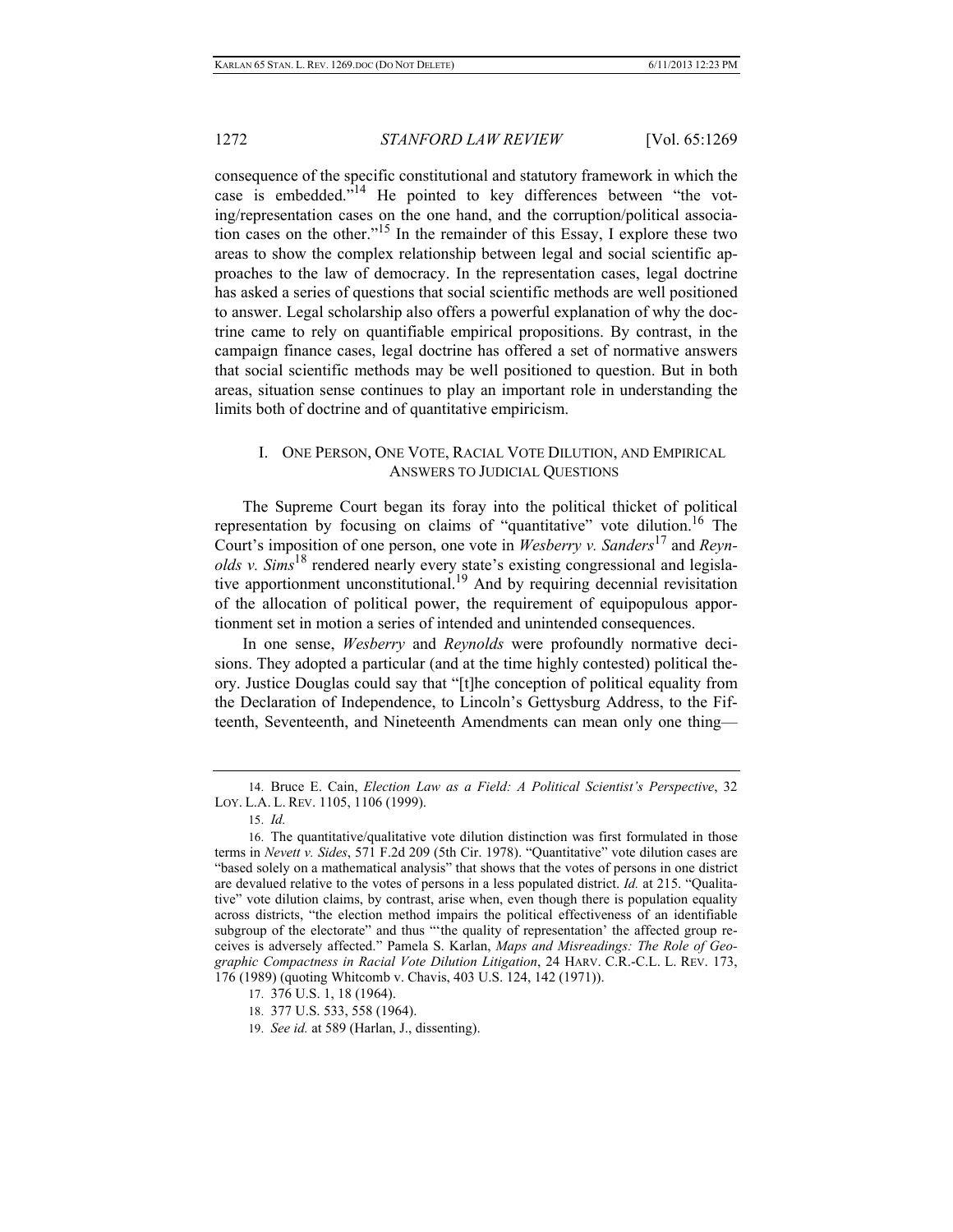one person, one vote, $^{20}$  but as a matter of historical practice, that was simply untrue $^{21}$ 

Criticizing that theory, Justice Potter Stewart derided one person, one vote as "the uncritical, simplistic, and heavy-handed application of sixth-grade arithmetic."22 Indeed, "there is nothing quite like the rigidly numerical standard of the one-person, one-vote cases anywhere else in constitutional law.<sup>223</sup>

But as legal scholars long ago observed, the simplistic, quantitative character of the rule was in fact its attraction, once the realities of litigation are taken into account. As Martin Shapiro explained, "[n]o democratic theorist can state flatly and finally just how much of the 'one man, one vote' principle should be introduced into American politics. He can only make rough adjustments based on estimates of the political consequences."24 One person, one vote might be a naive and crude formulation of political equality, but it enabled the Court to avoid inserting itself too visibly and too repeatedly into the political process. One person, one vote thus served "the institutional needs of the Court."<sup>25</sup>

When the Supreme Court turned to claims of "qualitative" vote dilution in particular, claims by black voters in the South that electoral structures such as at-large elections unfairly excluded them from effective political participation—it again faced a "constitutional and historical imperative" to articulate "a judicially manageable standard."26 It took essentially a decade for the Court to identify one, and the one it adopted ultimately invoked quantitative social scientific methods. Initially, in *White v. Regester*, the Supreme Court announced a standard for liability that looked to whether "the political processes leading to nomination and election were not equally open to participation by the group in question [in] that its members had less opportunity than did other residents in the district to participate in the political processes and to elect legislators of

 24. MARTIN SHAPIRO, LAW AND POLITICS IN THE SUPREME COURT: NEW APPROACHES TO POLITICAL JURISPRUDENCE 244 (1964).

 25. Jan G. Deutsch, *Neutrality, Legitimacy, and the Supreme Court: Some Intersections Between Law and Political Science*, 20 STAN. L. REV. 169, 248 (1968); *cf.* JOHN HART ELY, DEMOCRACY AND DISTRUST: A THEORY OF JUDICIAL REVIEW 121 (1980) (stating, of one person, one vote, that "administrability is its long suit, and the more troublesome question is what else it has to recommend it").

 26. James U. Blacksher & Larry T. Menefee, *From* Reynolds v. Sims *to* City of Mobile v. Bolden*: Have the White Suburbs Commandeered the Fifteenth Amendment?*, 34 HASTINGS L.J. 1, 32 (1982).

 <sup>20.</sup> Gray v. Sanders, 372 U.S. 368, 381 (1963); *see also Reynolds*, 377 U.S. at 558 (majority opinion) (quoting this language).

 <sup>21.</sup> Justice Frankfurter and Justice Harlan offered lengthy empirical rebuttals to this proposition. *See* Baker v. Carr, 369 U.S. 186, 307-18 (1962) (Frankfurter, J., dissenting) (providing a survey of state practices at the time of the Framing and of the ratification of the Fourteenth Amendment); *Reynolds*, 377 U.S. at 603-10 (Harlan, J., dissenting) (same).

 <sup>22.</sup> Lucas v. Forty-Fourth Gen. Assembly, 377 U.S. 713, 750 (1964) (Stewart, J., dissenting).

 <sup>23.</sup> Pamela S. Karlan, *Exit Strategies in Constitutional Law: Lessons for Getting the Least Dangerous Branch Out of the Political Thicket*, 82 B.U. L. REV. 667, 671 (2002).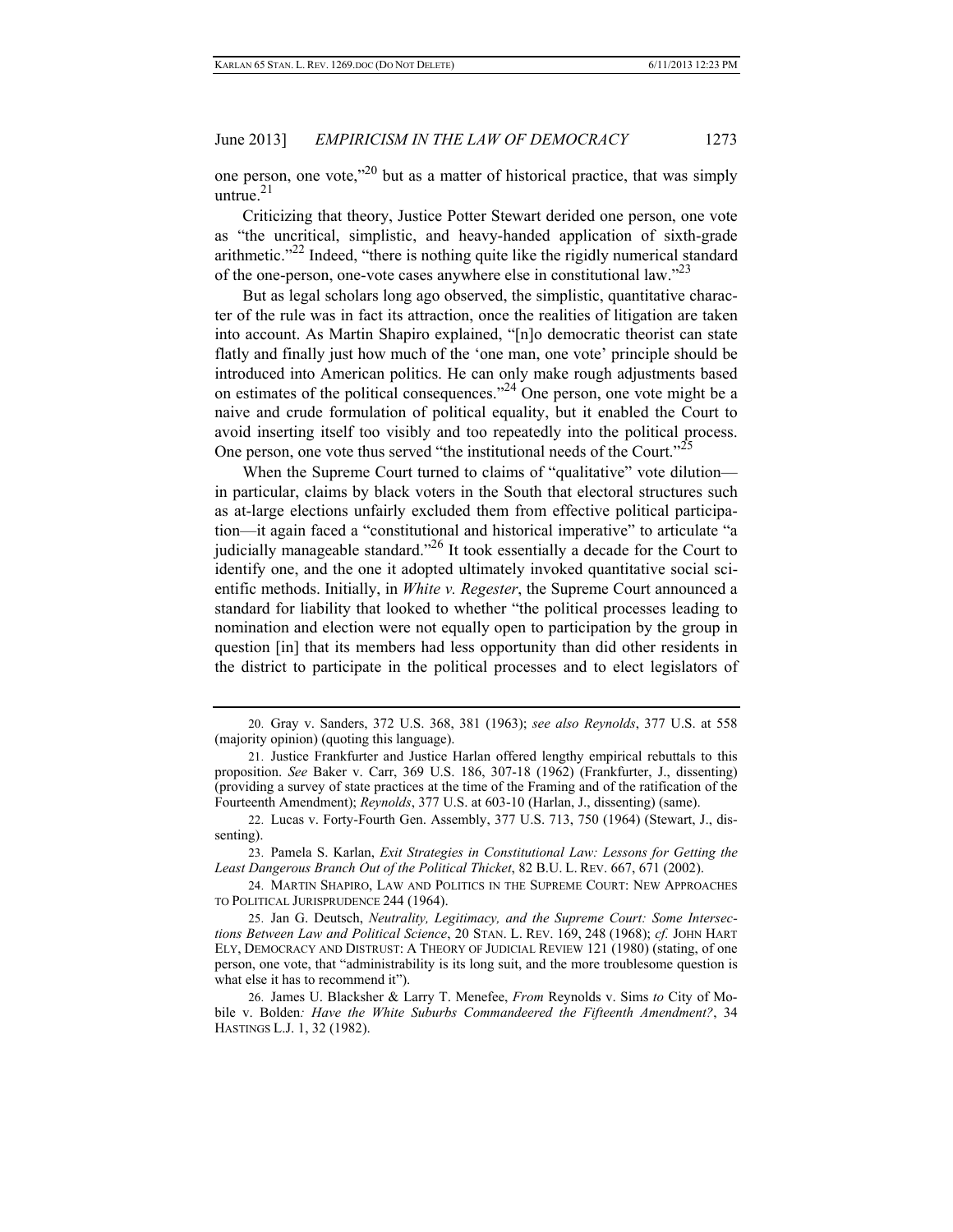their choice." $27$  The Court then pointed to a series of essentially qualitative factors—such as a history of racial discrimination and a lack of responsiveness by elected officials to the minority community's concerns—that supported a finding of liability in that case (which involved legislative districts in Texas). The Court recognized that that standard would demand an "intensely local appraisal of the design and impact" of the challenged election practices "in the light of past and present reality, political and otherwise."28 The Fifth Circuit distilled from the Supreme Court's discussion what came to be known as the *White-*Zimmer factors.<sup>29</sup> These factors governed the adjudication of racial vote dilution cases until the Supreme Court's decision in *City of Mobile v. Bolden*, which required plaintiffs to prove that the challenged election system had been adopted or maintained for a discriminatory purpose.<sup>30</sup> The discriminatory purpose requirement often demanded, as it did in *Bolden* itself on remand, largescale qualitative empirical research by historians into the motivations for adopting or maintaining the challenged practices. $31$ 

Two years after *Bolden*, Congress amended section 2 of the Voting Rights Act of 1965 to institute a results test that looked at "the totality of the circumstances.<sup>33</sup> The Senate Report accompanying the amendment embraced the *White-Zimmer* factors as the touchstone of a section 2 violation.<sup>33</sup> Because the statutory standard abandoned the requirement that plaintiffs show a discriminatory purpose, most racial vote dilution litigation after the 1982 amendments has proceeded under the statutory, rather than the constitutional, standard.<sup>34</sup>

30. 446 U.S. 55, 61-65 (1980).

 31. *See* Bolden v. City of Mobile, 542 F. Supp. 1050, 1056-68, 1074-77 (S.D. Ala. 1982); *see also* Pamela S. Karlan, *Section 5 Squared: Congressional Power to Extend and Amend the Voting Rights Act*, 44 HOUS. L. REV. 1, 23 (2007) (discussing how "on remand the plaintiffs hired three historians to trace the history of Mobile's election system" by conducting "months of archival work").

 32. Voting Rights Act Amendments of 1982, Pub. L. No. 97-205, § 3, 96 Stat. 131, 134 (codified at 42 U.S.C. § 1973(b) (2011)).

33. S. REP. NO. 97-417, at 28 n.113 (1982).

 34. Indeed, even in cases where the plaintiffs do demonstrate a racially discriminatory purpose, courts usually resolve the case under section 2 rather than under the equal protection clause. *See, e.g.*, League of United Latin Am. Citizens v. Perry, 548 U.S. 399, 428-29 (2006) (finding a violation of section 2 when the "threat" to an incumbent congressman from an "emergent Latino majority" was "the very reason[] that led [Texas] to redraw the district lines"); Dillard v. Crenshaw Cnty., 640 F. Supp. 1347, 1355-61 (M.D. Ala. 1986) (finding that the use of at-large elections in several Alabama counties violated section 2 because the systems had been adopted and maintained for racially discriminatory purposes).

 <sup>27. 412</sup> U.S. 755, 766 (1973).

 <sup>28.</sup> *Id.* at 769-70.

 <sup>29.</sup> *See* Zimmer v. McKeithen, 485 F.2d 1297, 1305-07 (5th Cir. 1973) (en banc) (laying out the four primary and four enhancing factors), *aff'd sub nom*. E. Carroll Parish Sch. Bd. v. Marshall, 424 U.S. 636 (1976) (per curiam).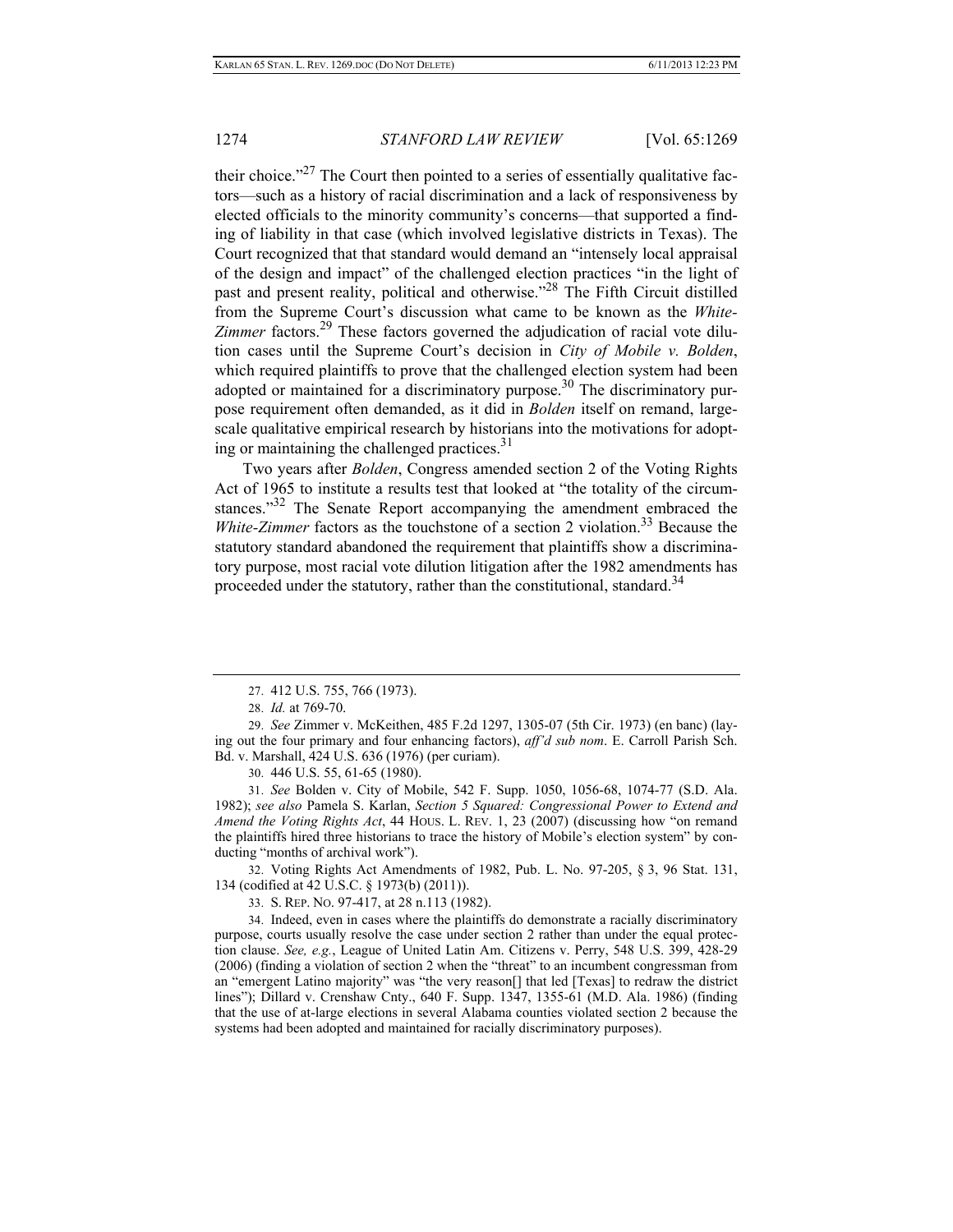In *Thornburg v. Gingles*<sup>35</sup> the Supreme Court imposed a new, threepronged threshold test for claims of racial vote dilution under section 2. The test was derived essentially from a lengthy scholarly article written by Jim Blacksher and Larry Menefee,<sup>36</sup> who had been the respondents' counsel in *City of Mobile v. Bolden*. Blacksher and Menefee had proposed the following standard: the use of at-large or multimember elections would be unconstitutional when their use "permit[s] a bloc-voting majority, over a substantial period of time, consistently to defeat candidates . . . supported by a politically cohesive, geographically insular racial or ethnic minority group.<sup>37</sup> The Court lifted its test nearly verbatim: "Stated succinctly, a bloc voting majority must *usually* be able to defeat candidates supported by a politically cohesive, geographically insular minority group."38 The three "*Gingles* factors," as they came to be known were, first, that the minority racial group is "sufficiently large and geographically compact to constitute a majority in a single-member district"; second, that the racial group is "politically cohesive"; and third, that the white majority "votes sufficiently as a bloc" so as usually to defeat the minority group's candidate of choice.<sup>39</sup>

The second and third *Gingles* preconditions, taken together, announced a requirement that plaintiffs prove racially polarized voting. It was clear from the very outset that this proof would rest on quantitative empirical social science. In *Gingles*, the plaintiffs had relied on expert testimony from political scientist Bernard Grofman to establish the presence of racial bloc voting. Justice Brennan's opinion pointed to "two complementary methods of [statistical] analysis" that Grofman had used: "extreme case analysis and bivariate ecological regression analysis."40 Actually, Grofman had used three approaches. In addition to the two statistical methods, he relied on what he colorfully called the "interocular test": did the evidence "jump[] up and hit[] you between the eyes"? $41$ 

In the aftermath of *Gingles*, plaintiffs used the Court's roadmap to bring a slew of section 2 cases throughout the South and Southwest.<sup>42</sup> These cases required lawyers to work closely with a range of academic experts. Historians,

40. *See id.* at 52-53.

 41. Joint Appendix at JA-129, *Gingles*, 478 U.S. 30 (No. 83-1968); *see also* Bernard Grofman, *What Happens After One Person-One Vote? Implications of the United States Experience for Canada*, *in* DRAWING BOUNDARIES: LEGISLATURES, COURTS, AND ELECTORAL VALUES 156, 165 (John C. Courtney et al. eds., 1991) ("[M]y own view, quite simply, is that the most powerful statistical test for partisan gerrymandering is (as it is in so many other areas) the interocular test, i.e., 'Does the evidence for gerrymandering leap up and hit you between the eyeballs?'").

42. *See* QUIET REVOLUTION, *supra* note 5, at 38-298.

 <sup>35. 478</sup> U.S. 30 (1986).

 <sup>36.</sup> *See* Blacksher & Menefee, *supra* note 26.

 <sup>37.</sup> *Id.* at 50-51 (italics omitted).

 <sup>38.</sup> *Gingles*, 478 U.S. at 48-49.

 <sup>39.</sup> *Id.* at 50-51.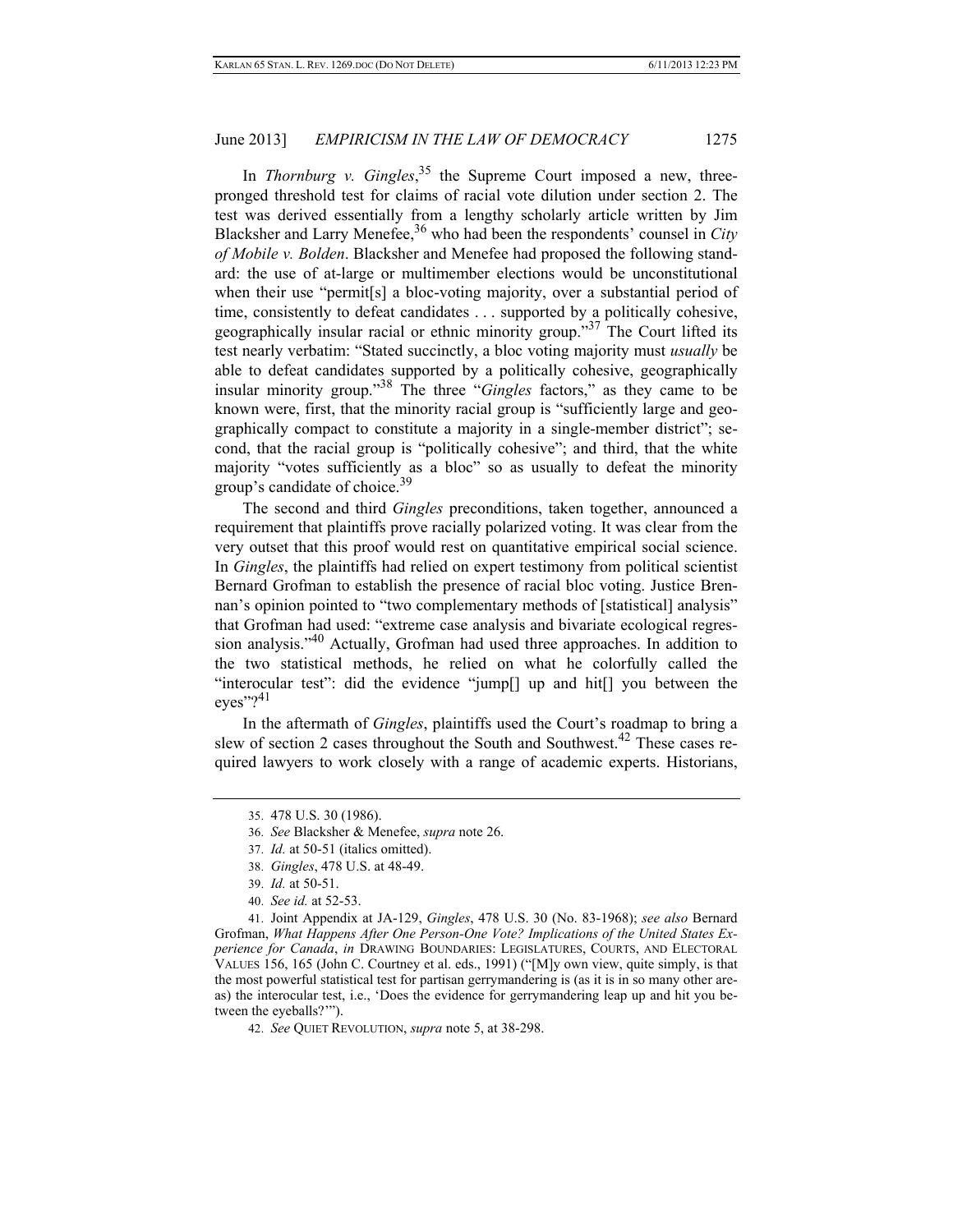sociologists, and political scientists examined factors ranging from the history of discrimination within a particular jurisdiction to contemporary socioeconomic disparities to campaign appeals. Social scientists of various stripes performed statistical racial bloc voting analyses. Litigators therefore became sophisticated consumers of a wide range of empirical work. But they also brought to the enterprise a situation sense that helped to place some of the social scientific analysis in context.

For example, in *Gingles* itself, the three-judge district court had held that some of the empirical evidence of recent black electoral success was insufficient to show equal electoral opportunity because the very pendency of a lawsuit might skew election results by "work[ing] a one-time advantage for black candidates in the form of unusual organized political support by white leaders concerned to forestall single-member districting."43 This understanding of litigation as a relevant factor in racial bloc voting analysis has informed a series of cases since <sup>44</sup>

From the start of its emergence as a distinctive field, legal scholarship about the law of democracy has reflected this interdisciplinary perspective. Several litigators—among them Lani Guinier, Sherrilyn Ifill, Sam Issacharoff, Brian Landsberg, Nate Persily, Michael Pitts, Dan Tokaji, and I—ultimately became law professors and produced a wide range of voting rights-related scholarship that fit within the broad Epstein-King conception of empirical work.<sup>45</sup> Still other litigators, although they remained full-time practitioners,

 <sup>43.</sup> Gingles v. Edmisten, 590 F. Supp. 345, 367 n.27 (E.D.N.C. 1984) (three-judge court), *aff'd in relevant part and rev'd in part sub nom.* Thornburg v. Gingles, 478 U.S. 30 (1986).

 <sup>44.</sup> For a discussion of these cases and the differing approaches courts have taken to the question of litigation's effect on elections, see Ruiz v. City of Santa Maria, 160 F.3d 543, 556-57 (9th Cir. 1998) (per curiam).

 <sup>45.</sup> For some representative works by other scholars who spent substantial parts of their careers working on voting rights cases, see LANI GUINIER, THE TYRANNY OF THE MAJORITY: FUNDAMENTAL FAIRNESS IN REPRESENTATIVE DEMOCRACY (1994); SAMUEL ISSACHAROFF, PAMELA S. KARLAN & RICHARD H. PILDES, THE LAW OF DEMOCRACY: LEGAL STRUCTURE OF THE POLITICAL PROCESS (4th ed. 2012); BRIAN K. LANDSBERG, FREE AT LAST TO VOTE: THE ALABAMA ORIGINS OF THE 1965 VOTING RIGHTS ACT (2007); Stephen Ansolabehere, Nathaniel Persily & Charles Stewart III, *Race, Region, and Vote Choice in the 2008 Election: Implications for the Future of the Voting Rights Act*, 123 HARV. L. REV. 1385 (2010); Sherrilyn A. Ifill, *Judging the Judges: Racial Diversity, Impartiality and Representation on State Trial Courts*, 39 B.C. L. REV. 95, 95-96 (1997); Samuel Issacharoff, *Is Section 5 of the Voting Rights Act a Victim of Its Own Success?*, 104 COLUM. L. REV. 1710 (2004); Samuel Issacharoff, *Polarized Voting and the Political Process: The Transformation of Voting Rights Jurisprudence*, 90 MICH. L. REV. 1833, 1837 (1992) [hereinafter Issacharoff, *Polarized Voting*]; Samuel Issacharoff & Pamela S. Karlan, *Standing and Misunderstanding in Voting Rights Law*, 111 HARV. L. REV. 2276 (1998); Persily, *supra* note 7; Michael J. Pitts, *Redistricting and Discriminatory Purpose*, 59 AM. U. L. REV. 1575, 1659 (2010); Michael J. Pitts, *The Voting Rights Act and the Era of Maintenance*, 59 ALA. L. REV. 903 (2008); and Daniel P. Tokaji, *The New Vote Denial: Where Election Reform Meets the Voting Rights Act*, 57 S.C. L. REV. 689 (2006).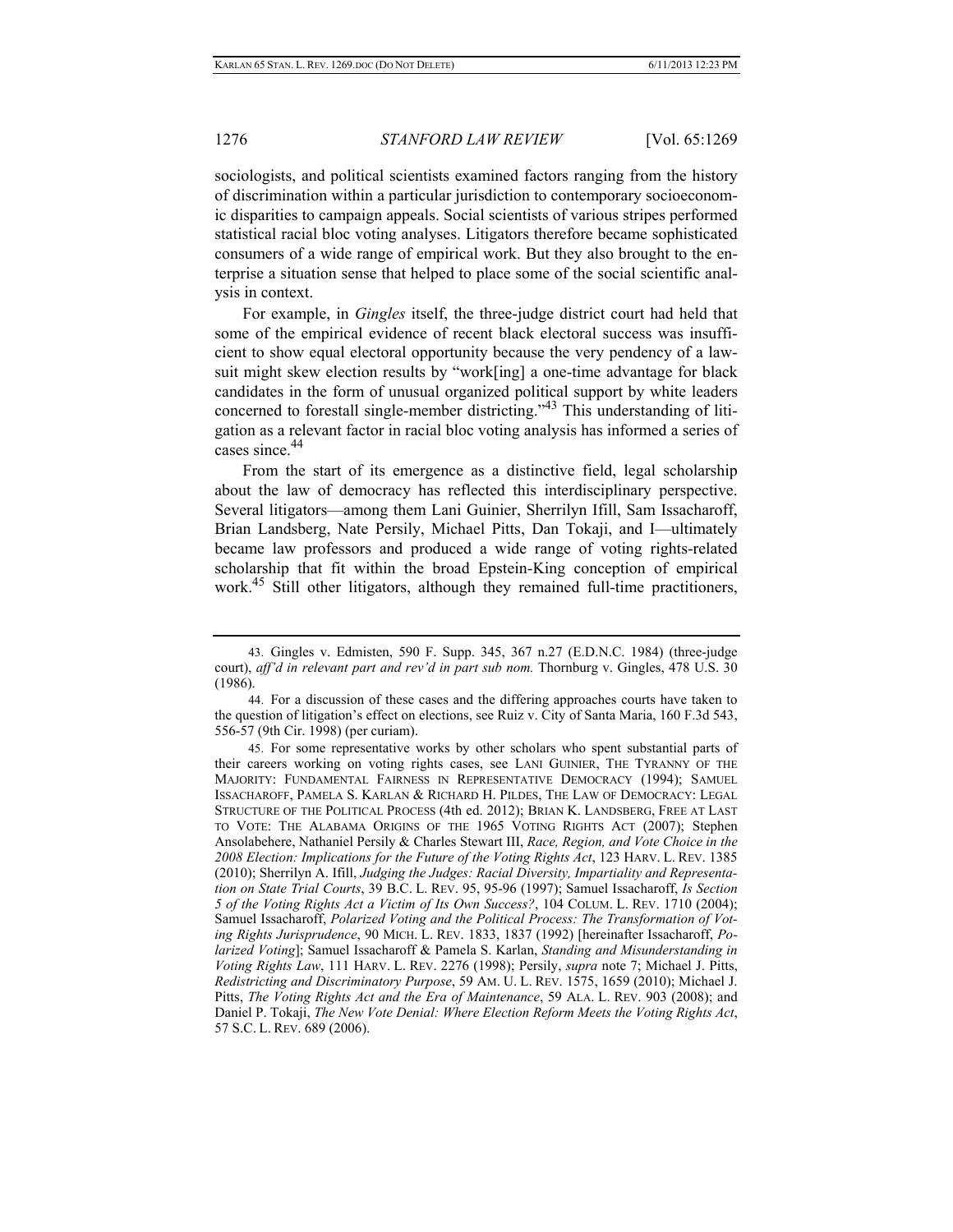published significant scholarship, both empirical and theoretical.<sup>46</sup> A second and third generation of law of democracy scholars, many of them holding advanced degrees in relevant fields, engaged in a range of interdisciplinary work, some of it quantitative and some of it theoretical.<sup>47</sup> At the same time, many leading legal scholars without formal advanced training in other disciplines incorporated social science insights into their work.<sup>48</sup>

Doctrinal demands influenced social scientific work as well, among other things spurring political scientists to refine their statistical techniques. For example, bivariate ecological regressions of the kind in wide use at the time of *Gingles* quite often produced "impossible results"—estimates that more than one hundred percent of the black voters or less than zero percent of the white voters had voted for the minority community's candidate of choice.<sup>49</sup> That problem inspired Gary King in his pathbreaking work on ecological infer-

 49. *See* GARY KING, A SOLUTION TO THE ECOLOGICAL INFERENCE PROBLEM: RECONSTRUCTING INDIVIDUAL BEHAVIOR FROM AGGREGATE DATA 16-17 & tbl.1.3 (1997).

 <sup>46.</sup> For some examples of important voting rights scholarship written by practicing lawyers, see, for example, LAUGHLIN MCDONALD, AMERICAN INDIANS AND THE FIGHT FOR EQUAL VOTING RIGHTS (2010); LAUGHLIN MCDONALD, A VOTING RIGHTS ODYSSEY: BLACK ENFRANCHISEMENT IN GEORGIA (2003); FRANK R. PARKER, BLACK VOTES COUNT: POLITICAL EMPOWERMENT IN MISSISSIPPI AFTER 1965 (1990); James U. Blacksher, *Dred Scott's Unwon Freedom: The Redistricting Cases as Badges of Slavery*, 39 HOW. L.J. 633 (1996); Blacksher & Menefee, *supra* note 26; Kristen Clarke, *The Obama Factor: The Impact of the 2008 Presidential Election on Future Voting Rights Act Litigation*, 3 HARV. L. & POL'Y REV. 59 (2009); Armand Derfner, *Racial Discrimination and the Right to Vote*, 26 VAND. L. REV. 523, 525-42 (1973); and Edward Still, *Alternatives to Single-Member Districts*, *in* MINORITY VOTE DILUTION 249 (Chandler Davidson ed., 1984).

 <sup>47.</sup> For only a few of the many recent examples, see, for example, Guy-Uriel E. Charles, *Racial Identity, Electoral Structures, and the First Amendment Right of Association*, 91 CALIF. L. REV. 1209, 1219-20 (2003); Adam B. Cox & Thomas J. Miles, *Judicial Ideology and the Transformation of Voting Rights Jurisprudence*, 75 U. CHI. L. REV. 1493, 1494 (2008); Joseph Fishkin, *Equal Citizenship and the Individual Right to Vote*, 86 IND. L.J. 1289, 1290 (2011); Luis Fuentes-Rohwer & Guy-Uriel E. Charles, *The Politics of Preclearance*, 12 MICH. J. RACE & L. 513, 513 (2007); D. James Greiner, *Re-Solidifying Racial Bloc Voting: Empirics and Legal Doctrine in the Melting Pot*, 86 IND. L.J. 447, 448 (2011); and Michael S. Kang, *Race and Democratic Contestation*, 117 YALE L.J. 734, 734 (2008).

And of course more senior scholars with advanced training in other fields such as Richard L. Hasen and Daniel Hays Lowenstein, the coauthors, along with Daniel P. Tokaji, of ELECTION LAW: CASES AND MATERIALS (5th ed. 2012), remain productive (as well as, in Richard Hasen's case, a major resource through his election law listserv).

 <sup>48.</sup> This category includes scholars like Jim Gardner, Heather Gerken, Ellen Katz, Spencer Overton, and Richard Pildes. For examples of their voting rights-related work that engages empirical questions, see, for example, James A. Gardner, *Stop Me Before I Quantify Again: The Role of Political Science in the Study of Election Law*, 32 LOY. L.A. L. REV. 1141 (1999); Heather K. Gerken, *Understanding the Right to an Undiluted Vote*, 114 HARV. L. REV. 1663 (2001); Ellen Katz et al., *Documenting Discrimination in Voting: Judicial Findings Under Section 2 of the Voting Rights Act Since 1982*, 39 U. MICH. J.L. REFORM 643 (2006); Spencer Overton, *Voter Identification*, 105 MICH. L. REV. 631 (2007); Pildes, *supra* note 7; and Richard H. Pildes & Kristen A. Donoghue, *Cumulative Voting in the United States*, 1995 U. CHI. LEGAL F. 241.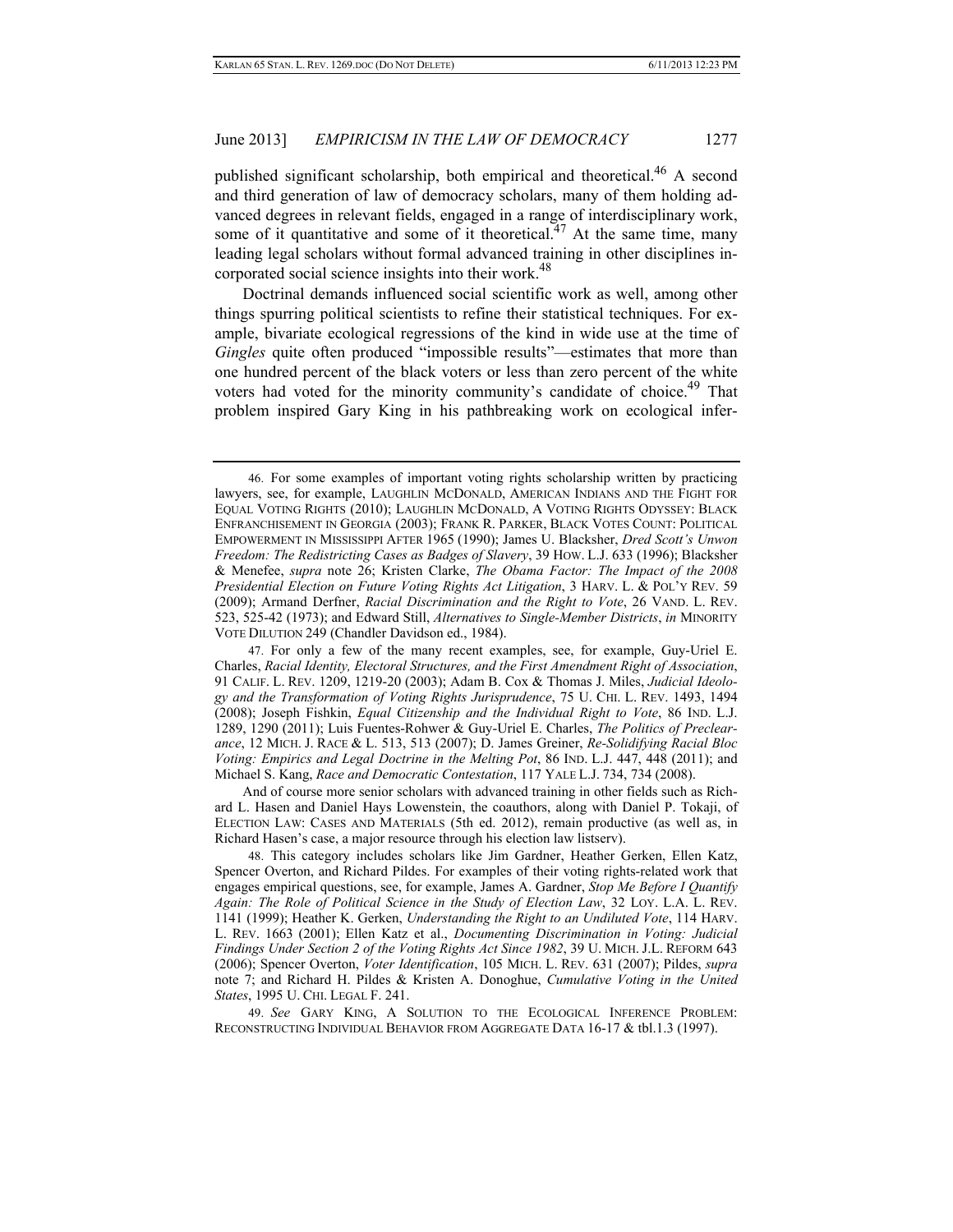ence.<sup>50</sup> which has influenced not only how racial bloc voting is proven in voting rights cases but also how scholars analyze data in other contexts. Still other scholars who participated as expert witnesses incorporated their litigation experiences into their scholarship.<sup>51</sup>

In short, the voting rights world reflects a complex blend of practical and academic, theoretical and empirical, and doctrinal and social scientific work within law schools, within the academy, and by the profession.

And as with scholarship about one person, one vote, legal scholarship again produced a body of work that placed the Court's quantitative turn in context. For example, Sam Issacharoff's article, *Polarized Voting and the Political Process: The Transformation of Voting Rights Jurisprudence*, offered a rationale for the Court's elevation of racial bloc voting to the linchpin of a section 2 claim; it located its explanation in the Court's attraction to a relatively objective, process-oriented approach to questions of political power.<sup>52</sup> Lani Guinier's work drew on political theory and case studies to explain what she saw as the cabining of potentially transformative ideas of political equality by a judicial focus on measurable election results.<sup>53</sup> And Sam Issacharoff, Rick Pildes, and I have tried to show how the Court's efforts to treat voting as an issue of individual rights rather than structural considerations have shaped the evolution of legal doctrine.<sup>54</sup> Put somewhat differently, legal scholars both identify questions in the law of democracy that need empirical answers and question how those answers fit into a broader understanding of the law of democracy. And they bring to that analysis a sensibility informed by their understanding of the promises, and limitations, of litigation as a mechanism for realizing constitutional values.

 52. Issacharoff, *Polarized Voting*, *supra* note 45, at 1871 (concluding, after discussing racial bloc voting and process theory, that "[t]he focus on voting patterns offers fairly dependable evidence of electoral process failures through the political exclusion of minorities while relieving the courts of the need to police the outcomes of what can then be certified as fairly constituted political bodies").

 53. *See* LANI GUINIER, LIFT EVERY VOICE: TURNING A CIVIL RIGHTS SETBACK INTO A NEW VISION OF SOCIAL JUSTICE 220-47 (2003); GUINIER, *supra* note 45, at 41-118.

 <sup>50.</sup> *See id.* at 13-14.

 <sup>51.</sup> For some examples, see J. MORGAN KOUSSER, COLORBLIND INJUSTICE: MINORITY VOTING RIGHTS AND THE UNDOING OF THE SECOND RECONSTRUCTION (1999); DANIEL MCCOOL ET AL., NATIVE VOTE: AMERICAN INDIANS, THE VOTING RIGHTS ACT, AND THE RIGHT TO VOTE (2007); Richard L. Engstrom et al., *Cumulative Voting as a Remedy for Minority Voter Dilution: The Case of Alamogordo, New Mexico*, 5 J.L. & POL. 469 (1989); and Richard L. Engstrom & Charles Barrilleaux, *Native Americans and Cumulative Voting: The Sisseton-Wahpeton Sioux*, 72 SOC. SCI. Q. 388 (1991).

 <sup>54.</sup> This point permeates our casebook, ISSACHAROFF ET AL., *supra* note 45. For particular discussions, see, for example, Issacharoff & Karlan, *supra* note 1, at 575-78; Pamela S. Karlan, *Shoe-Horning, Shell Games, and Enforcing Constitutional Rights in the Twenty-First Century*, 78 UMKC L. REV. 875, 877-80 (2010); and Richard H. Pildes, *Foreword: The Constitutionalization of Democratic Politics*, 118 HARV. L. REV. 28, 54 (2004).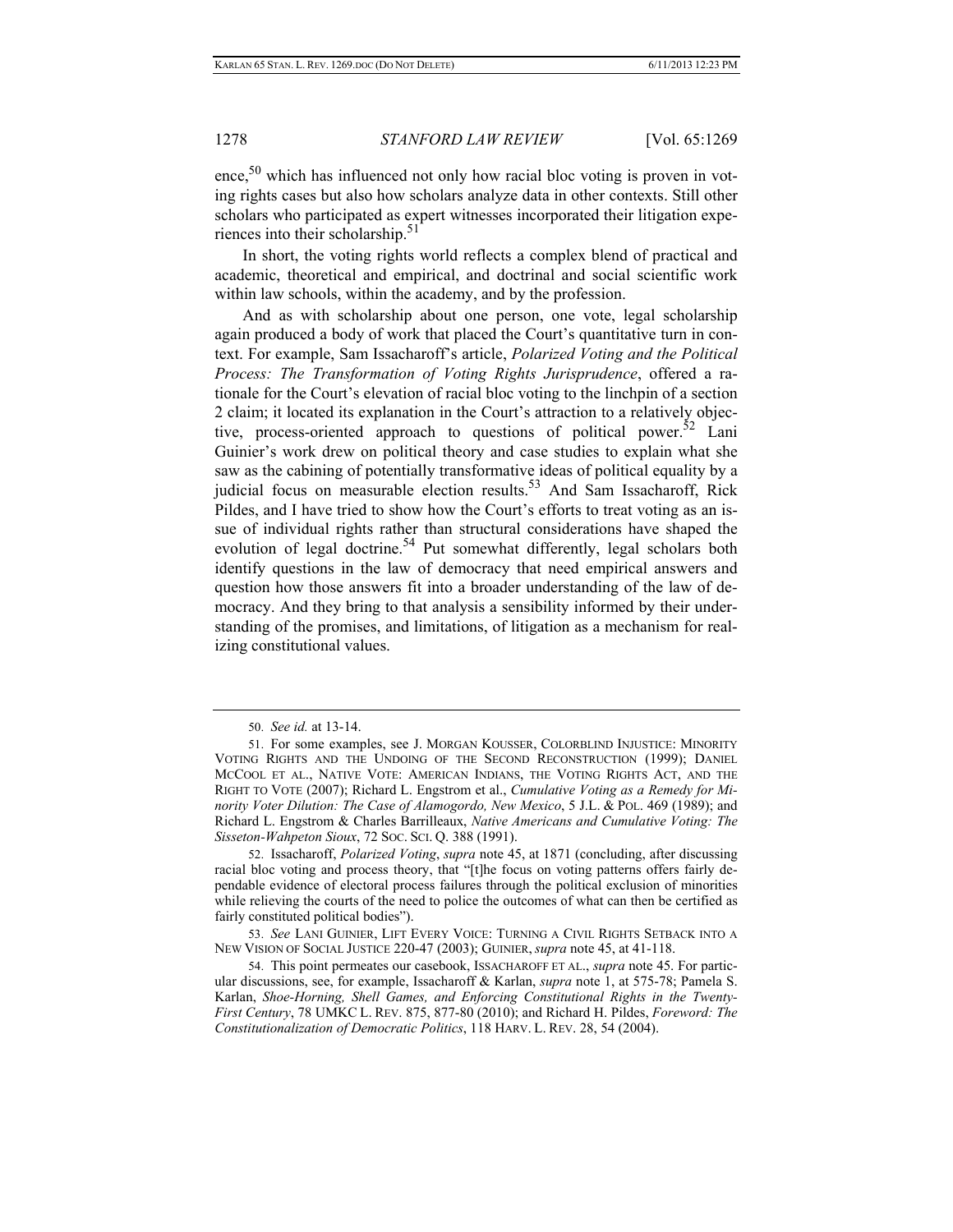### II. CAMPAIGN FINANCE, POLITICAL CORRUPTION, AND EMPIRICAL QUESTIONS TO JUDICIAL ANSWERS

In contrast to the representation cases, where some ideal of equality underpins the doctrine,<sup>55</sup> when it comes to political spending the Supreme Court has squarely, and in recent years with increasing vehemence, "rejected the premise that the Government has an interest 'in equalizing the relative ability of individuals and groups to influence the outcome of elections.'"56 Instead, the Court has identified only two rationales for regulating political spending. First, spending can be limited when the limit is narrowly tailored to prevent "corruption or the appearance of corruption."57 Second, disclosures about political spending can be required in order to serve "a governmental interest in providing the electorate with information about the sources of election-related spending."58

Although they therefore focus on different goals, political representation and campaign finance regulation are similar in how they both turn on a question that is simultaneously strongly empirical and deeply normative: in what ways does the regime under discussion deviate from some ideal?<sup>59</sup> In the representation cases, this point is captured by the centrality of the idea of "dilution." In the campaign finance cases, it is captured by the centrality of the idea of "corruption." Empirical work can begin to measure dilution or corruption—or answer the question whether a particular legal rule effectively combats dilution or corruption—only once normative work has defined a baseline against which dilution or corruption can be measured. As Justice Scalia observed during the

58. *Id.* at 367 (alteration and internal quotation marks omitted).

 <sup>55.</sup> The Court's decision in *Baker v. Carr*, 369 U.S. 186, 237 (1962), to rest the justiciability of apportionment challenges on the Equal Protection Clause—as opposed to, say, the more structural language of the Republican Form of Government Clause of Article IV, Section 4—led legal arguments, and the social scientific discussions they spurred, to adopt some form of equality as the appropriate baseline. *See* Michael W. McConnell, *The Redistricting Cases: Original Mistakes and Current Consequences*, 24 HARV. J.L. & PUB. POL'Y 103, 114 (2000) (tracing the consequences of this choice).

 <sup>56.</sup> Citizens United v. FEC, 558 U.S. 310, 350 (2010) (quoting Buckley v. Valeo, 424 U.S. 1, 48 (1976) (per curiam)); *see also, e.g.*, Ariz. Free Enter. Club's Freedom Club PAC v. Bennett, 131 S. Ct. 2806, 2825 (2011) ("We have repeatedly rejected the argument that the government has a compelling state interest in 'leveling the playing field' that can justify undue burdens on political speech."); Davis v. FEC, 554 U.S. 724, 742 (2008) ("Leveling electoral opportunities means making and implementing judgments about which strengths should be permitted to contribute to the outcome of an election. The Constitution, however, confers upon voters, not Congress, the power to choose the Members of the House of Representatives, Art. I, § 2, and it is a dangerous business for Congress to use the election laws to influence the voters' choices.").

 <sup>57.</sup> *Citizens United*, 558 U.S. at 357.

 <sup>59.</sup> This point is developed at greater length in Issacharoff & Karlan, *supra* note 7, at 1717-34.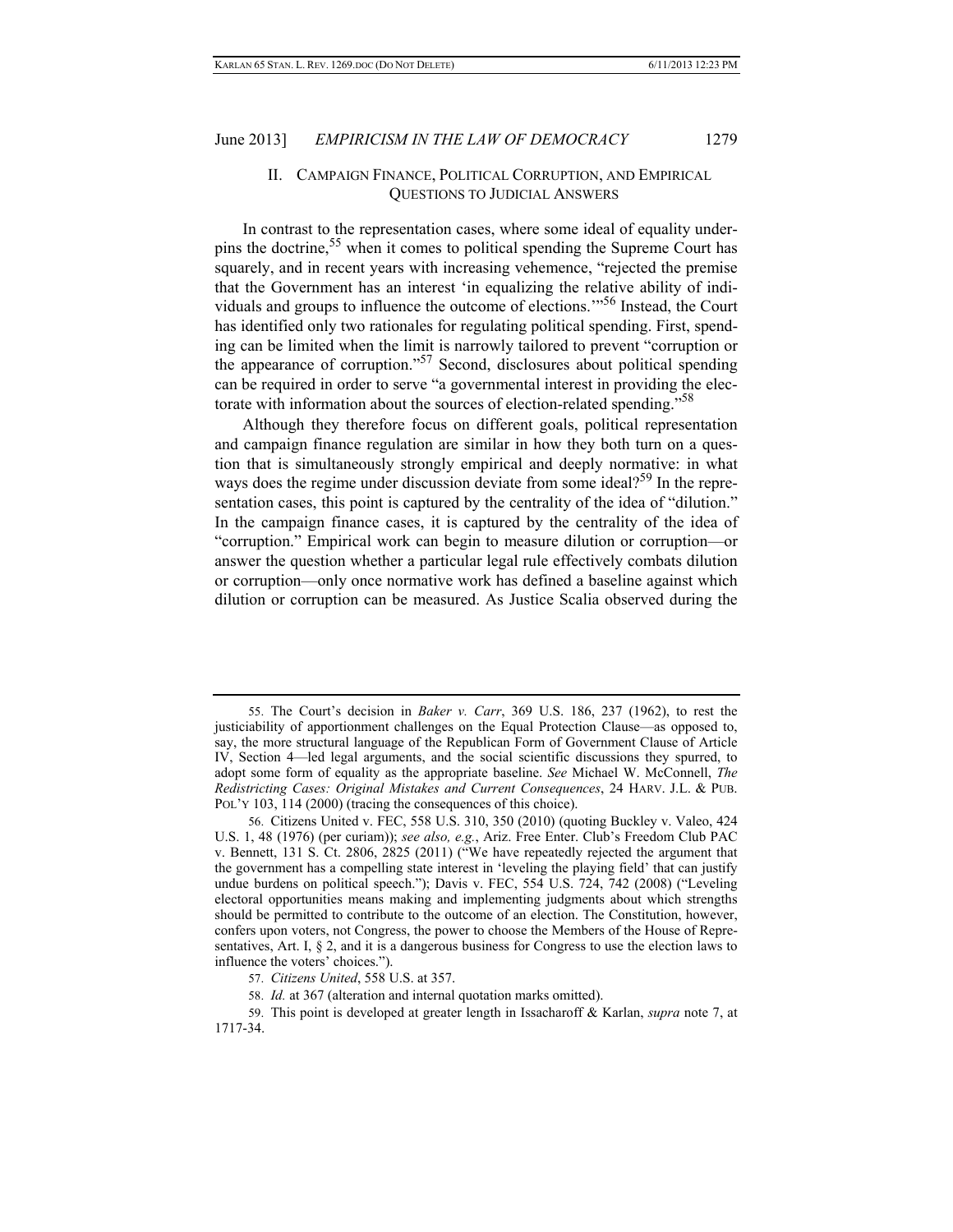oral argument of my first case before the Supreme Court, "You don't know what watered beer is unless you know what beer is, right?"<sup>60</sup>

The law has reached at least some understanding of what counts as "dilution." Quantitative malapportionment claims are easy: they start from a baseline of equipopulosity among districts. There can be strong disagreement about what the population to be measured is—is it residents, citizens, or something else?—and about how large a population deviation is permissible, and in the service of what ends, but there is a shared understanding of what it means to talk about a deviation. Qualitative vote dilution claims are a bit trickier. On the one hand, they turn to an important degree on some intuition about seat/vote ratios: within the constraints imposed by geography, the racial vote dilution cases reflect a sense that a group of a particular size should be electing its preferred candidates at a level that bears some relationship to its overall presence in the electorate. On the other hand, the law is uncomfortable with too mechanical a proportionality requirement and thus has struggled with how to decide when a group's claim that its power has been unfairly diminished is "a mere euphemism for political defeat at the polls."<sup>61</sup> Still, there is at least a rough sense of what dilution means and how it relates to ideals of equality.

But what counts as "corruption or the appearance of corruption"? One might think the answer would depend on "some notion of what a 'pure' or 'clean' or 'accurate' process would produce."62 But beyond the obvious—that there is something troubling about outright quid pro quo dealmaking, even if it does not fall within the technical definition of criminal bribery statutes—there is little consensus about what qualifies.<sup>63</sup> The Supreme Court's decision in *Citizens United v. FEC*<sup>64</sup> illustrates this point. There, the Court held that "independent expenditures, including those made by corporations, do not give rise to corruption or the appearance of corruption.<sup>"65</sup> Its explanation in one sense sounds empirical:

 <sup>60.</sup> Transcript of Oral Argument at 8, Chisom v. Roemer, 501 U.S. 380 (1991) (No. 90-757).

 <sup>61.</sup> Whitcomb v. Chavis, 403 U.S. 124, 153 (1971); *see* 42 U.S.C. § 1973(b) (2011) (simultaneously providing that the "extent to which members of a protected class have been elected to office" is a relevant factor in deciding whether there is illegal vote dilution while cautioning that nothing in the Voting Rights Act "establishes a right to have members of a protected class elected in numbers equal to their proportion in the population").

 <sup>62.</sup> Issacharoff & Karlan, *supra* note 7, at 1718.

 <sup>63.</sup> *See* Cain, *supra* note 14, at 1114-16; Bruce E. Cain, *Moralism and Realism in Campaign Finance Reform*, 1995 U. CHI. LEGAL F. 111. For a recent example of an extraordinarily capacious definition of corruption, see generally LAWRENCE LESSIG, REPUBLIC, LOST: HOW MONEY CORRUPTS CONGRESS—AND A PLAN TO STOP IT (2011). For a review suggesting that Lessig's definition of corruption swallows up a set of concerns that have historically been treated as separate, see Richard L. Hasen, *Fixing Washington*, 126 HARV. L. REV. 550 (2012) (book review).

 <sup>64. 558</sup> U.S. 310 (2010).

 <sup>65.</sup> *Id.* at 357.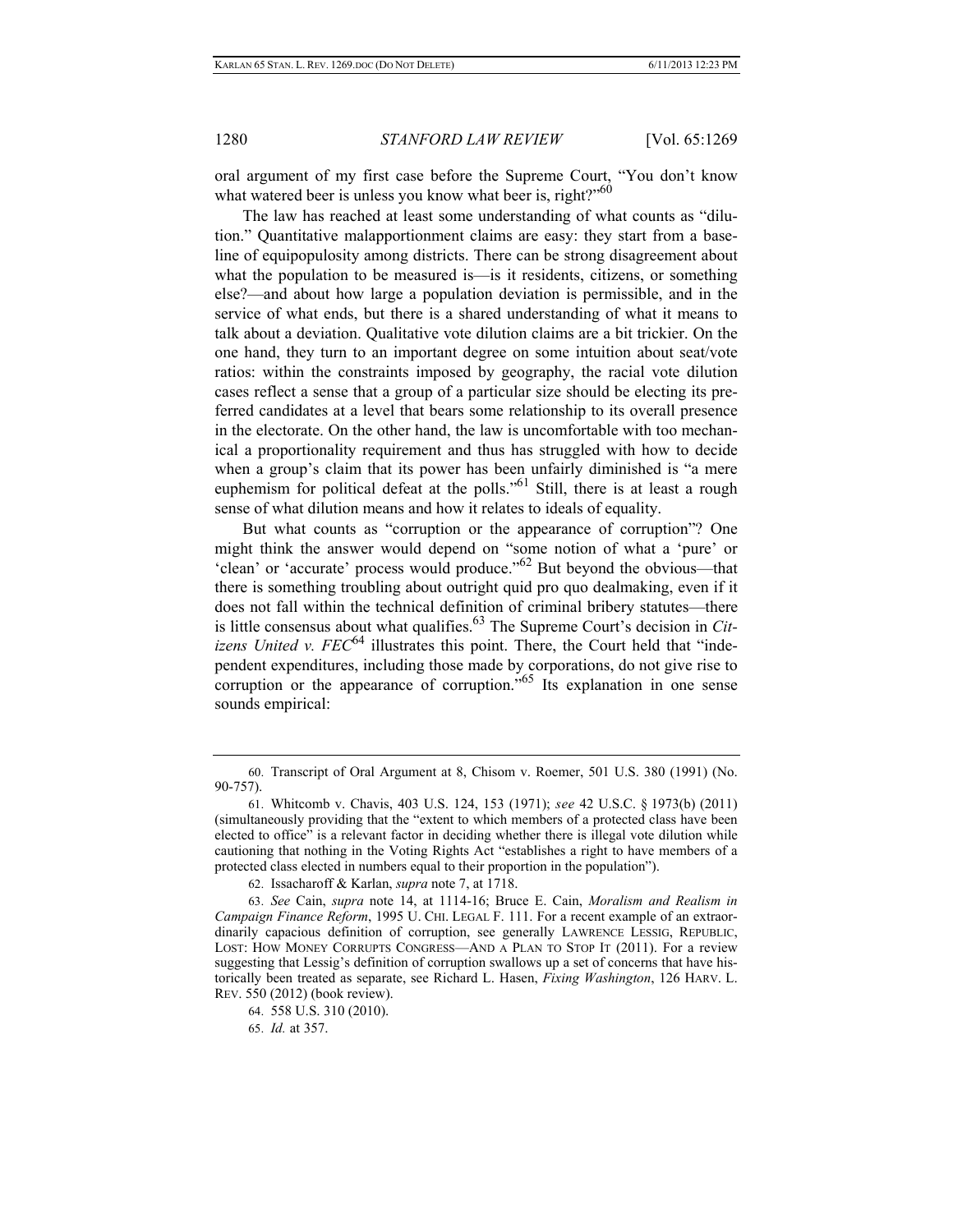The appearance of influence or access, furthermore, will not cause the electorate to lose faith in our democracy. By definition, an independent expenditure is political speech presented to the electorate that is not coordinated with a candidate. The fact that a corporation, or any other speaker, is willing to spend money to try to persuade voters presupposes that the people have the ultimate influence over elected officials. This is inconsistent with any suggestion that the electorate will refuse "to take part in democratic governance" because of additional political speech made by a corporation or any other speaker.<sup>66</sup>

Those statements in *Citizens United* are phrased as statements of fact, or predictions. But as I have explained elsewhere, "the Court's decision in *Citizens United* reflected a philosophical, rather than an empirical, position on money's effect on politics."<sup>67</sup> It will be interesting to see whether and how scholars can subject those assertions to empirical testing. Does a huge influx of money into the political system change either voter turnout or citizens' views of the legitimacy of the system? Precisely because the political ecosystem is so complex, this may be a fertile area for experimental empirical work. In the meantime, one contribution that conventional legal scholarship can make is to focus attention on the Court's attempt to characterize deeply contested normative questions as straightforward issues of fact.

And when it comes to disclosure provisions, the Court has long recognized at least two distinct theories for how disclosure produces a better political process. First, disclosures about the sources of a candidate's financial support whether that support takes the form of contributions or independent expenditures—might provide cues to voters that enable them to make more intelligent decisions. In general, as Elizabeth Garrett explains, "the position of a group with known preferences on an issue can serve as an effective shortcut for ordinary voters"; $68$  that function can be magnified when the support takes a financial form, since knowing the amount can "allow[] voters a sense of how important the election of a particular candidate is" to a particular spender.<sup>69</sup> Voters can infer that the interests supporting the candidate are "the interests to which a candidate is most likely to be responsive and thus facilitate predictions of future performance in office.<sup> $70$ </sup> Second, requiring disclosure can serve the anticorruption rationale "by exposing large contributions and expenditures to the light of publicity."<sup>71</sup> The Court pointed to how "[a] public armed with information about a candidate's most generous supporters is better able to detect

 <sup>66.</sup> *Id.* at 360 (citation and some internal quotation marks omitted) (quoting McConnell v. FEC, 540 U.S. 93, 144 (2003)).

 <sup>67.</sup> Pamela S. Karlan, *Foreword: Democracy and Disdain*, 126 HARV. L. REV. 1, 35 (2012).

 <sup>68.</sup> Elizabeth Garrett, *The Future of Campaign Finance Reform Laws in the Courts and in Congress*, 27 OKLA. CITY U. L. REV. 665, 679 (2002).

 <sup>69.</sup> *Id.* at 680.

 <sup>70.</sup> Buckley v. Valeo, 424 U.S. 1, 67 (1976) (per curiam).

 <sup>71.</sup> *Id.*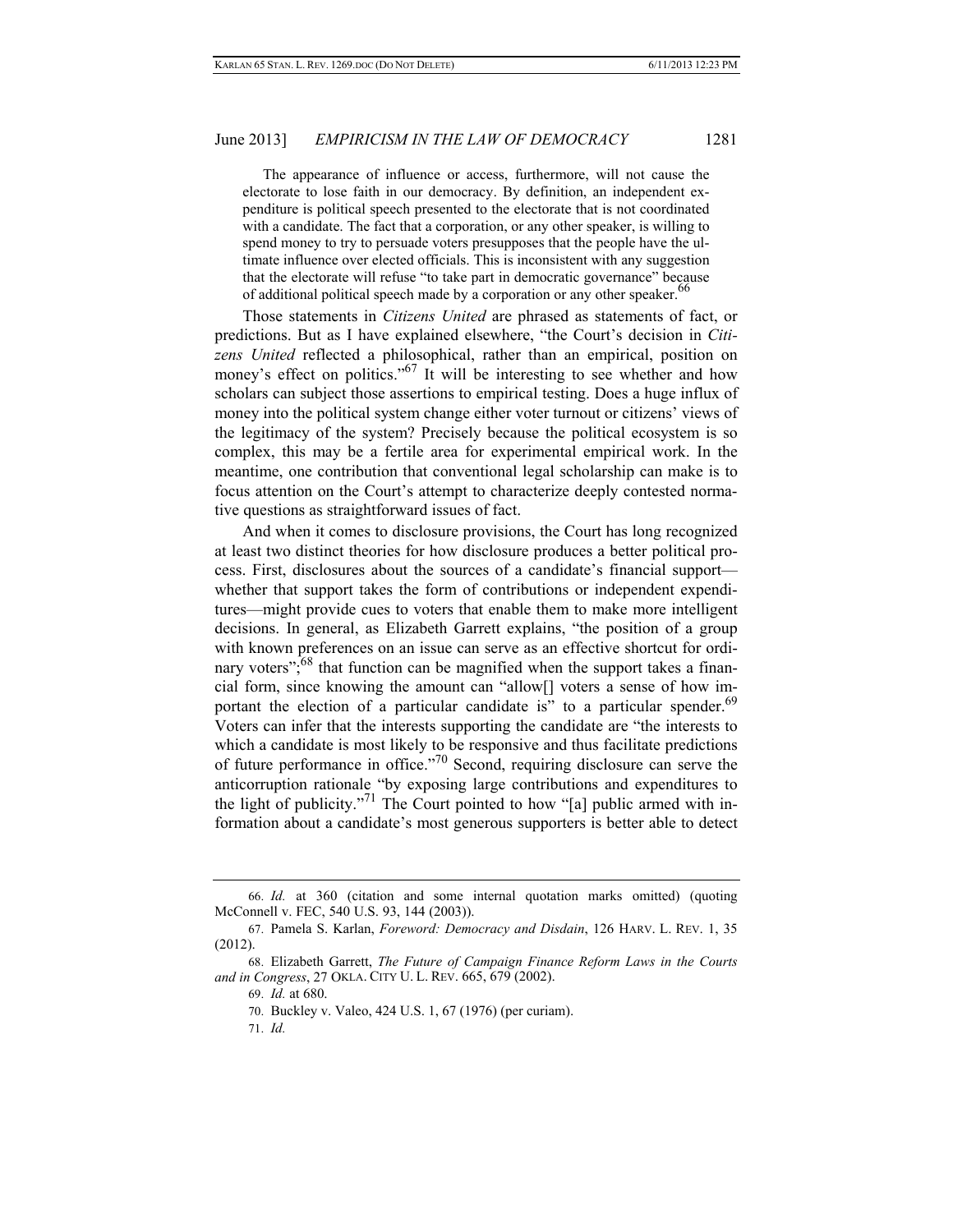any post-election special favors that may be given in return."<sup>72</sup> But an alternative mechanism might be that, rather than disclosure deterring elected officials from giving post-election special favors, it deters supporters from providing the funds in the first place.

To the extent that disclosure operates in this last fashion, it imposes a cost: it deters actors from engaging in constitutionally protected political activity. As I have explained elsewhere, absent disclosure, "[i]nformation providers might be more likely to provide what we might call 'first order information' arguments about policy issues or candidates, for example," but the public will have less of "what we might call 'second order information'—the cues that a speaker's identity provides to his listener that enable the listener to gauge the quality of the information."<sup>73</sup> Determining whether that tradeoff occurs, and its magnitude, are empirical questions that will depend, among other things, on the disclosure regime at issue. Deciding how to balance the competing values is, of course, a normative question.

Two of the papers at CELS begin the process of trying to answer these complex questions about corruption, disclosure regimes, and the potential relationship between the two. The papers raise interesting substantive questions about how we should think about designing legal policies. They also illustrate the importance of transparency not just in the law of democracy, but in empirical legal studies as well. And they each show how situation sense can inform quantitative empirical projects.

The paper presented by Miguel F.P. de Figueiredo and his colleagues<sup>74</sup> illustrates one challenge of doing empirical work on corruption. The authors are admirably transparent about their method: an ingenious field experiment conducted during a mayoral runoff election in São Paulo, Brazil. Both candidates had been included on a "Dirty List" published by the Brazilian Magistrates Association that catalogued politicians "who had convictions involving impropriety while in government office."75 The experimenters randomly provided voters either with no information at all or with a flier informing them that one or the other of the two candidates was on the Dirty List (and briefly for what reason the candidate had been included). They then looked to see whether that intervention affected the candidate's share of the vote or turnout among the candidates' supporters. They also conducted a post-election survey experiment to see whether one candidate's supporters were more likely than the other's to be influenced by information about official improprieties.

 The paper carefully explains the research design, including checks the authors included to explore voter awareness of the issues prior to the experiment.

 <sup>72.</sup> *Id.*

 <sup>73.</sup> Pamela S. Karlan, *The "Ambiguous Giving Out": The Complicated Roles of Disclosure and Anonymity in Political Activity*, 27 J.L. & POL. 655, 657 (2012).

 <sup>74.</sup> Figueiredo et al., *supra* note 9.

 <sup>75.</sup> *Id.* at 3.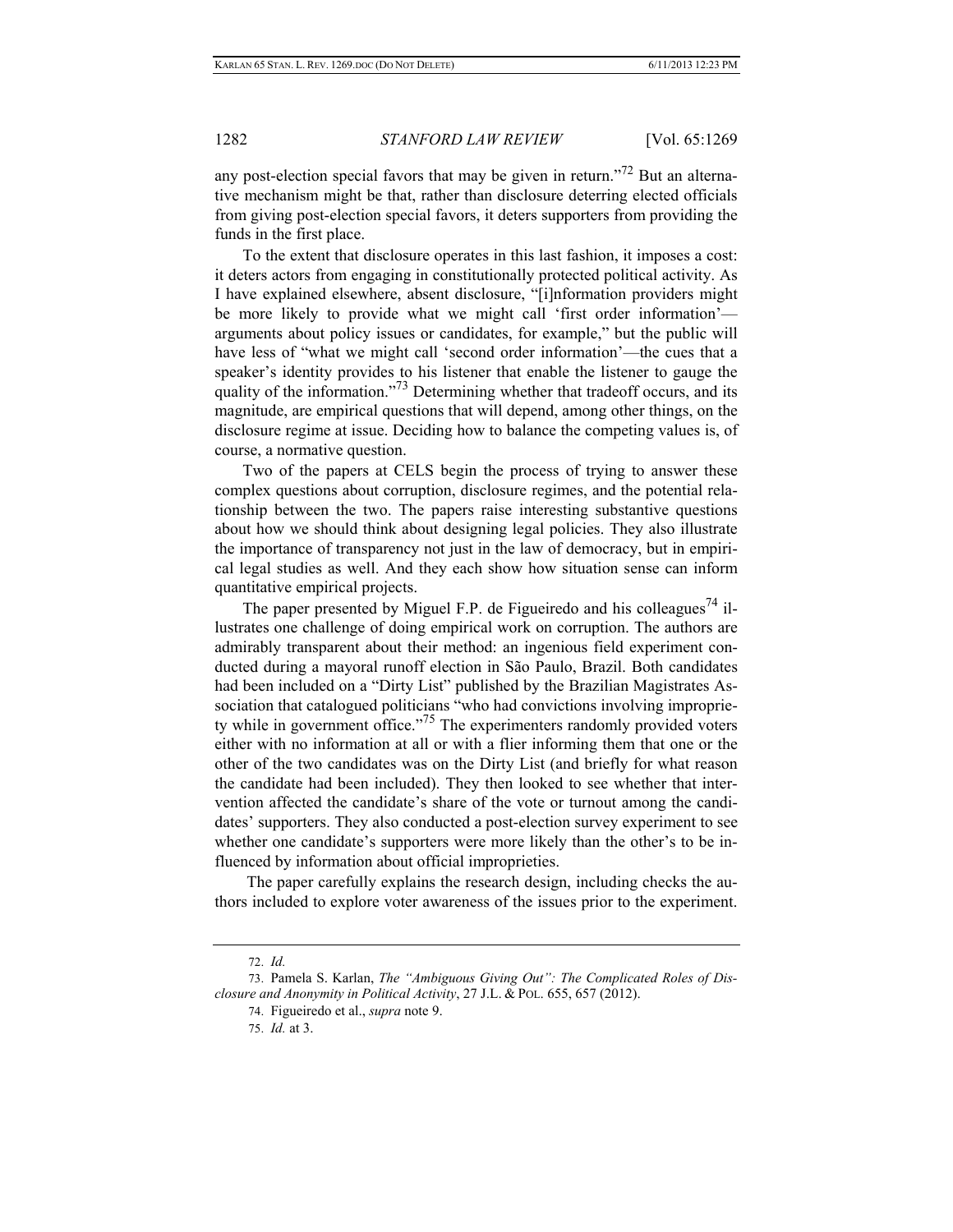They helpfully provide a translated copy of the fliers themselves, so that readers can see exactly what information voters received.

But there remains a hidden, or at least underexplored, assumption. Because the authors rely on the Dirty List, they never confront directly whether their paper can actually answer the question its title poses: "When Do Voters Punish Corrupt Politicians?" For it to do so, the politicians must *be* corrupt, but to my mind, there is a real question whether that characterization properly fits the behavior of both of the candidates the paper includes. The alleged behavior of one of the two candidates—Gilberto Kassab—fits comfortably within a consensus understanding of corruption. He was convicted of having participated in a scheme to use public funds to purchase newspaper advertisements defending his "personal interests."<sup>76</sup> But the issue is more complex with respect to the second candidate, Marta Suplicy. Suplicy was convicted on what the authors call "more serious charges": namely, steering an R\$2 million no-bid contract for educating schoolteachers to an advocacy NGO she had founded and on whose board she had previously served.77 Leaving aside the fact that her conviction was still on appeal at the time of the election, it is unclear to me that the authors correctly equated her "impropriety" with "corruption." Nothing about their account suggests that Suplicy benefited in a personal financial way from flouting government contracting restrictions. Nor is there any suggestion that she gave the contract to the NGO as a reward for any financial support of her political candidacy. Some observers might view her conduct as a conflict of interest rather than as corrupt.

Given the focus of the paper, its authors might respond that it is essentially irrelevant whether Kassab or Suplicy *actually* was corrupt; their paper concerns an experiment about what happens when voters are *told* that a candidate is corrupt. So their experiment could presumably be replicated using any election without regard to whether the candidates had or had not been charged with or convicted of anything, as long as the voters who were being studied were unaware of the actual state of affairs. But the existence of disagreement about what counts as "corruption" may well pervade the public, as well as the academy. If, for example, voters who were given the experiment's fliers did not view the short descriptions of the accusations as indicating "corruption"—and as far as I can tell, that word appeared nowhere on the fliers<sup>78</sup>—then the experiment does not necessarily answer the question in the paper's title.

But let us suppose that the paper does measure voters' response to a disclosure about corruption. The experimental results suggest that voters do not

 <sup>76.</sup> *Id.* at 10. I leave aside, as the authors did, the fact that the conviction was overturned on appeal; the truth or falsity of the allegations is irrelevant to the experiment except to the extent that the experimental subjects were aware of those facts, and the paper explains why there is little reason to think they were.

 <sup>77.</sup> *Id.*

 <sup>78.</sup> *See id.* at 15 fig.1.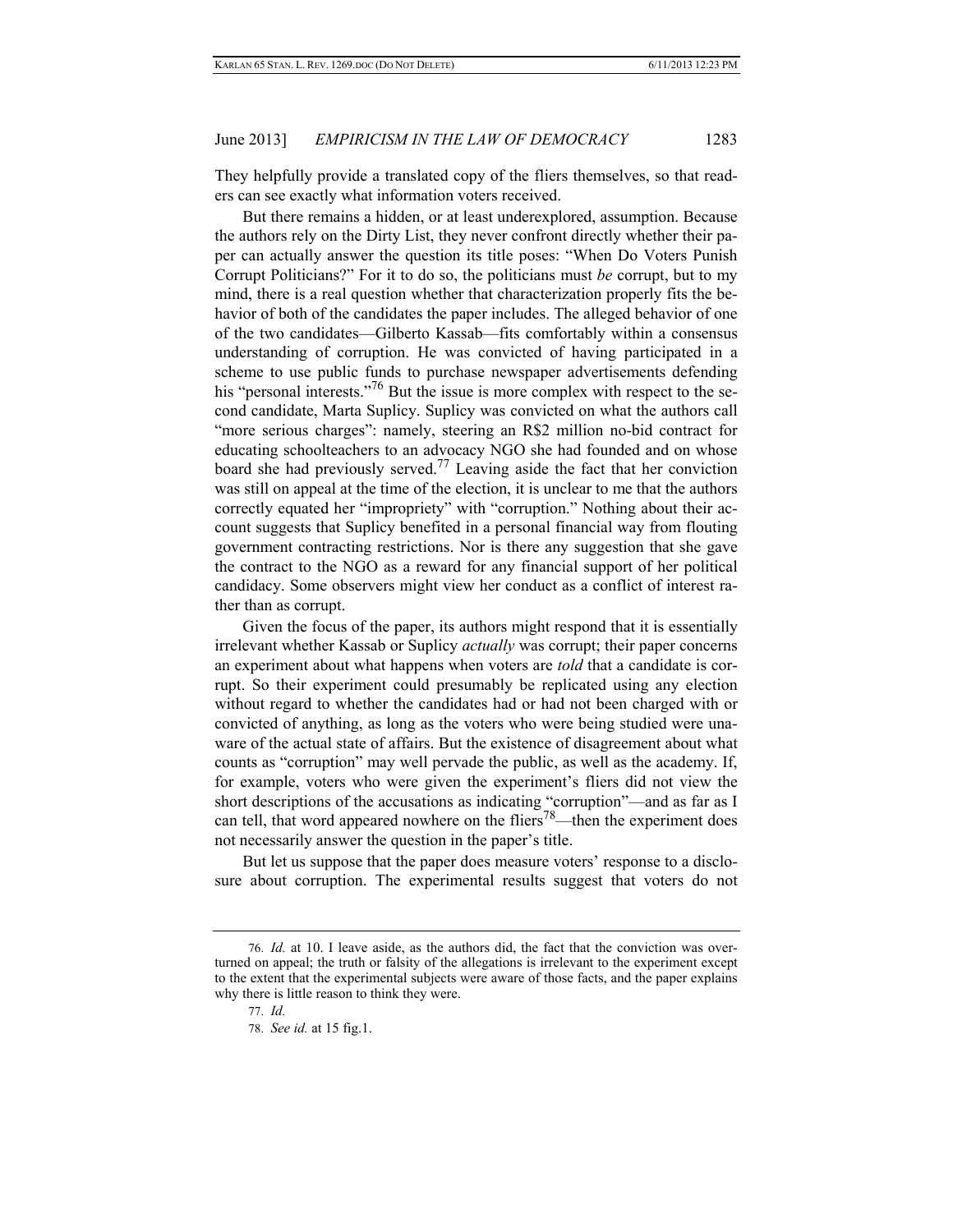respond with anything like the reaction that the most enthusiastic supporters of disclosure regimes might anticipate: while Suplicy's voters "perceive[d] her more negatively, on average" if they learned of her placement on the Dirty List, "[w]hen Kassab voters learn[ed] about their candidate's placement on the Dirty List, their evaluation of their candidate [was] essentially unchanged."<sup>79</sup> Nor did turnout for candidates change dramatically based on the information provided. Both results are interesting and worth further study. But there is a possibility that the dampened response may be due to a feature of the Brazilian system that does not carry over to ours. Brazil has mandatory voting, enforced by a small fine that, until paid, bars the nonvoter from various government benefits. $80$  So a supporter who learns that the candidate he initially preferred is corrupt does not have the costless option simply to stay home. And in a runoff election, therefore, a voter's most realistic choices are to spoil his ballot or cast it for a candidate he does not like. But if Figueiredo's results do bear on U.S. politics, they should at least raise questions about whether disclosure regimes perform the function their proponents claim for them. After all, if even disclosure of corruption itself does not disadvantage a candidate, one might wonder whether disclosure of a candidate's sources of campaign funds would cause voters to respond by withdrawing their electoral support. And absent such an electoral effect, the anticorruption deterrent effect of disclosure seems less plausible.

The appendix to the Figueiredo paper discussing legal and ethical concerns with the experiment illustrates a different issue with empirical studies. The authors explain that they felt comfortable conducting the field experiment only because "both candidates had corruption convictions," the election involved a two-candidate runoff so that there could be no "effects on the vote shares of other candidates that could affect the outcome of the election," and polls showed that Kassab's lead over Suplicy was sufficiently large that even if every voter who received the experimental fliers changed his or her vote, the election outcome would have been the same.81 In short, they suggest that field experiments like this can only be conducted under a rare confluence of circumstances.

But the more distinctive the elections in which field experiments can be conducted, the harder it is to be confident that the results are portable to other contexts. This is where situation sense reenters the picture. I hesitate to offer too detailed an analysis here, since one of the central points of my own work has been the need to understand the complex ecosystem in which politics takes place,82 and everything I know about politics in São Paulo, I learned from this very interesting paper. But I know from experience working on U.S. cases that

 <sup>79.</sup> *Id.* at 30.

 <sup>80.</sup> *See id.* at 11.

 <sup>81.</sup> *Id.* app. I at 34.

 <sup>82.</sup> *See* ISSACHAROFF ET AL., *supra* note 45; Issacharoff & Karlan, *supra* note 7, at 1732-34.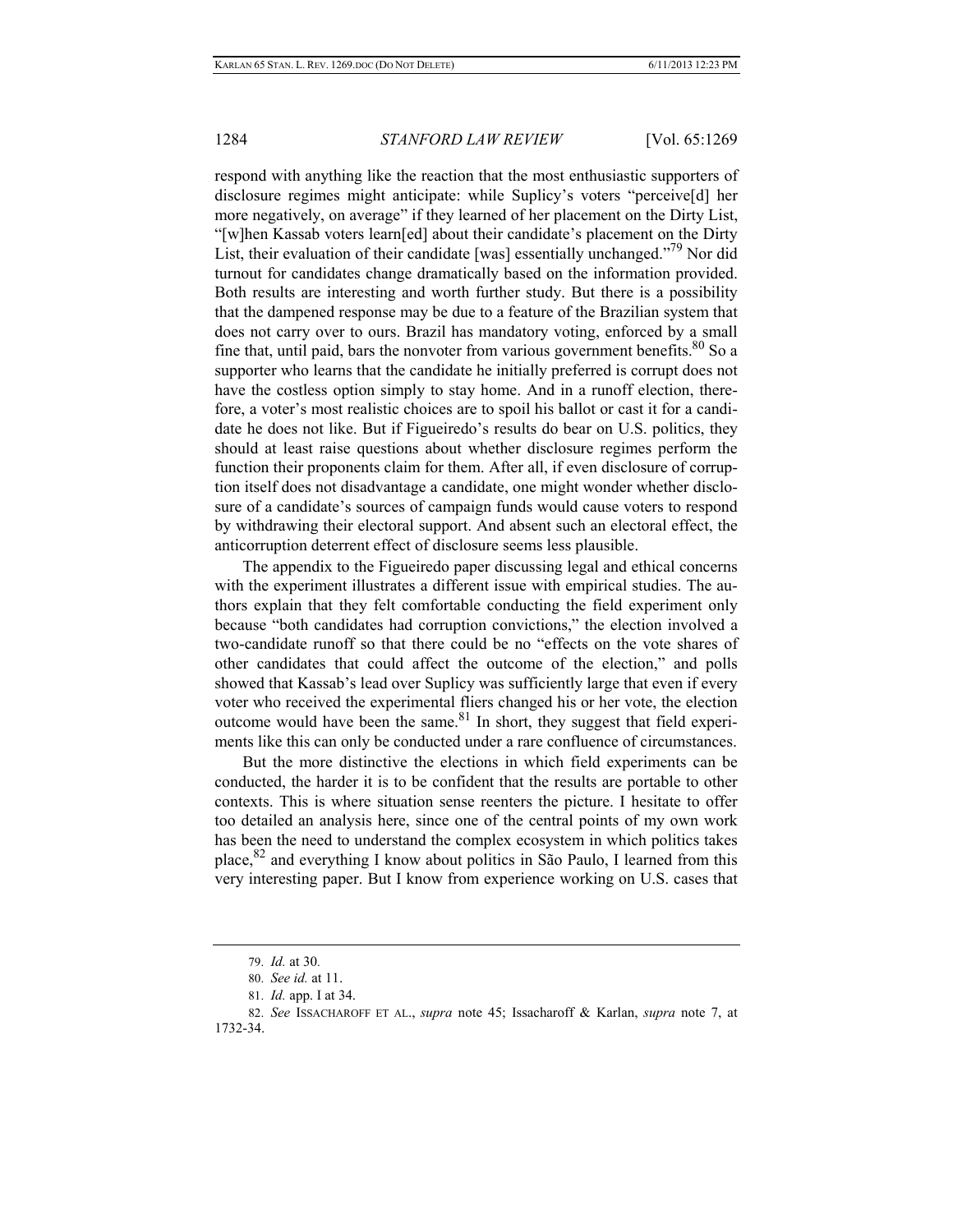involved runoff elections $83$  that they raise distinctive issues. For example, roughly a third of the voters in the São Paulo election did not initially support either of the candidates who made the runoff.<sup>84</sup> Moreover, as Figueiredo and his colleagues note, one of the two candidates was affiliated with a party that had "a long history of emphasizing transparency in government,"<sup>85</sup> and, not surprisingly, negative information about that candidate's integrity had a greater impact than similar information about her opponent, whose party had "developed a brand as a party whose candidates may rob, but 'get things done.<sup>"86</sup> It is precisely because the authors combined a qualitative understanding of São Paulo's politics with an empirical experiment designed around a series of statistical techniques that they deliberately kept their conclusion modest:

As we found in São Paulo, the existence of information effects can depend on highly contextual factors associated with particular candidates, parties, and the distribution of preferences in the electorate. . . . As we have documented, the relationship between information and accountability is by no means a simple one.<sup>87</sup>

A second Conference paper, Abby Wood and Douglas Spencer's *In the Shadows of Sunlight: The Effects of Transparency on State Political Campaigns*, also seeks to answer the question whether citizens will behave differently in the face of information disclosures.<sup>88</sup> This time, however, the paper focuses on the behavior of donors, rather than voters, and uses aggregate data rather than a field experiment. The Wood and Spencer paper is more directly tied to assessing the effects of *Citizens United*. The basic outline of their argument goes something like this: The Supreme Court's decision in *Citizens United* had the effect of rendering unconstitutional twenty-four states' bans on corporate independent expenditures in state elections.<sup>89</sup> The lifting of this ban will increase political spending by corporations and unions. Disclosure rules might mitigate this effect in at least two ways. First, disclosure rules might affect actors' willingness to participate. Required disclosure might deter political spend-

 <sup>83.</sup> *See* Jeffers v. Clinton, 740 F. Supp. 585 (E.D. Ark. 1990) (three-judge court), *appeal dismissed*, 498 U.S. 1129 (1991); Whitfield v. Democratic Party, 686 F. Supp. 1365 (E.D. Ark. 1988), *aff'd by an equally divided court*, 902 F.2d 15 (8th Cir. 1990) (en banc).

 <sup>84.</sup> *See* Figueiredo et al., *supra* note 9, at 10-11.

 <sup>85.</sup> *Id.* at 27.

 <sup>86.</sup> *Id.* at 32.

 <sup>87.</sup> *Id.* at 33.

 <sup>88.</sup> Wood & Spencer, *supra* note 9. A third CELS paper, Cheryl Boudreau et al., *Lost in Space? Heuristics, Spatial Voting, and Polling-Place Information in Low-Salience Elections* (CELS Version, Nov. 2012), also focuses on the relationship between voters and information, but space constraints preclude me from addressing it in detail.

 <sup>89.</sup> *Citizens United* had itself concerned only a federal law banning the expenditure of general corporate or union treasury funds on electioneering communications in federal elections, but the Court's decision two years later in *American Tradition Partnership, Inc. v. Bullock*, 132 S. Ct. 2490 (2012) (per curiam), striking down Montana's ban on corporate independent expenditures, confirmed the breadth of the Court's categorical rule.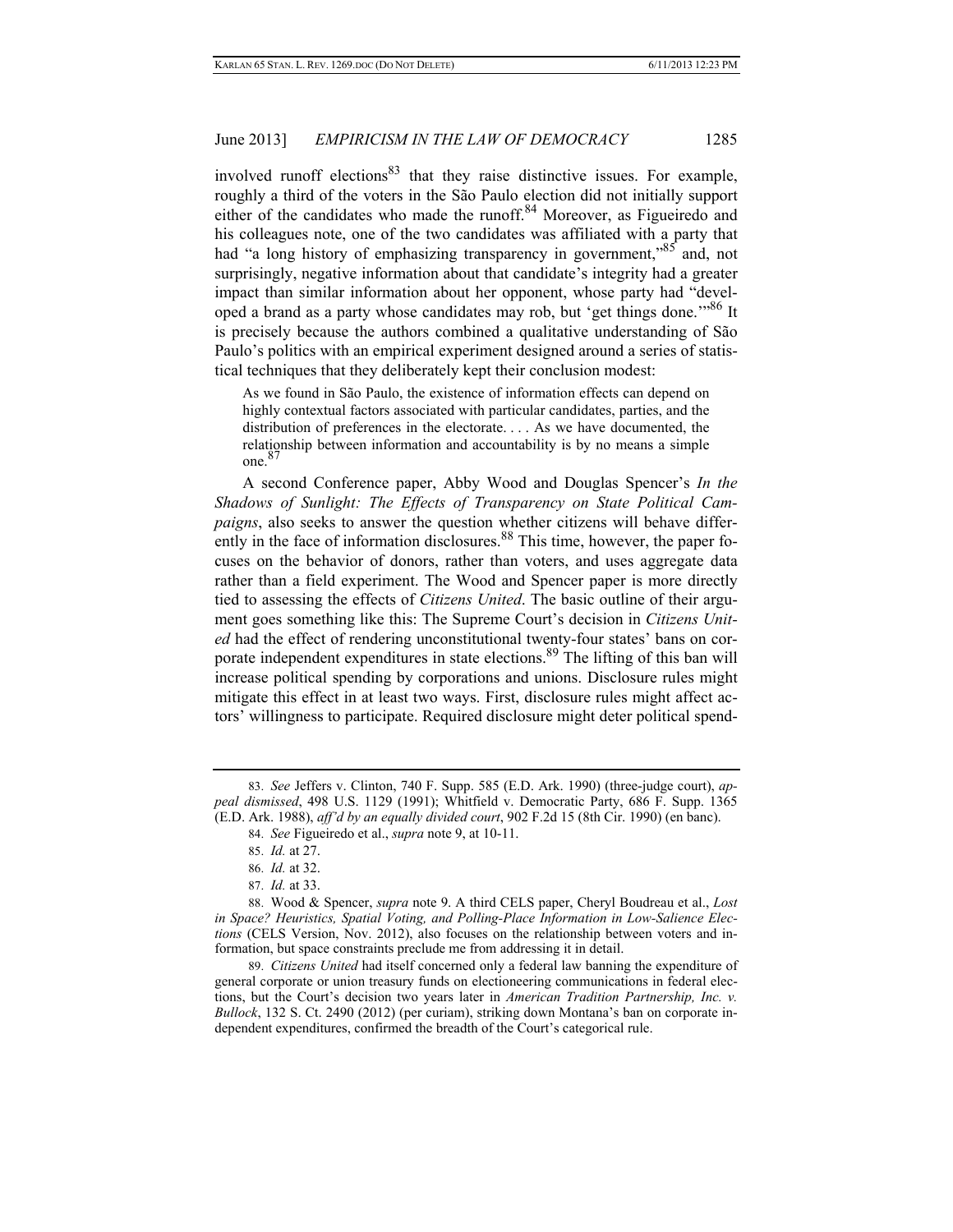ing. Second, even if disclosure rules do not change the amount of money that flows into the system, they might change the tenor of the speech it purchases.

Wood and Spencer use a variety of existing data sources to try to get a handle on those questions. Their analysis leads them to the following empirical claims: *Citizens United* caused a significant increase in state-level independent expenditures. With respect to disclosure rules, Wood and Spencer suggest that such rules may "inhibit political actors and their supporters from running attack ads."<sup>90</sup> They claim also that when states have strengthened their campaign contribution disclosure regimes, this change has "dampen[ed] contribution activity," but it has done so more among smaller donors than among larger ones.<sup>91</sup> This, they suggest, raises the question whether disclosure regimes should be changed so as not to deter small donors whose spending poses little danger of corruption.

In one sense, Wood and Spencer recognize that political spending is a complex process. That recognition underlies their suggestion that by "mitigat[ing] the effects of laws that make it easier to spend in elections," $92$ disclosure rules can function as a potential substitute in some respects for outright spending bans. In this sense, disclosure laws can play an "instrumental role" in "reducing the amount of money in politics."<sup>93</sup>

In another sense, however, Wood and Spencer may be oversimplifying the political spending ecosystem. Consider first their claim that "the [*Citizens United* opinion led to spending increases on the order of 100%" in the states that had previously banned corporate independent expenditures.<sup>94</sup> They illustrate this point with what looks like two trend lines depicting a difference-indifference analysis of the amount of independent expenditures between states that never banned corporate independent expenditures and states that had such bans prior to *Citizens United*. Two related reactions immediately leap out. The fact that according to their data independent expenditures *decreased* rather significantly between 2006 and 2010 in the control group of states requires some explanation in light of the dramatic increase in national political spending. What Wood and Spencer may be observing is what Sam Issacharoff and I long ago called the "hydraulic principle"<sup>95</sup>: money being displaced, rather than eliminated. At the federal level, close to three-quarters of outside-group spending on political advertisements in 2010 "came from sources that were prohibited from spending money in 2006."96 This raises the question whether what Wood

 <sup>90.</sup> Wood & Spencer, *supra* note 9, at 16.

 <sup>91.</sup> *Id.* at 25.

 <sup>92.</sup> *Id.* at 2.

 <sup>93.</sup> *Id.* at 5.

 <sup>94.</sup> *Id.* at 8.

 <sup>95.</sup> *See* Issacharoff & Karlan, *supra* note 7, at 1708-18.

 <sup>96.</sup> Spencer MacColl, Citizens United *Decision Profoundly Affects Political Landscape*, OPENSECRETS BLOG (May 5, 2011), http://www.opensecrets.org/news/2011/05/ citizens-united-decision-profoundly-affects-political-landscape.html. For more recent data,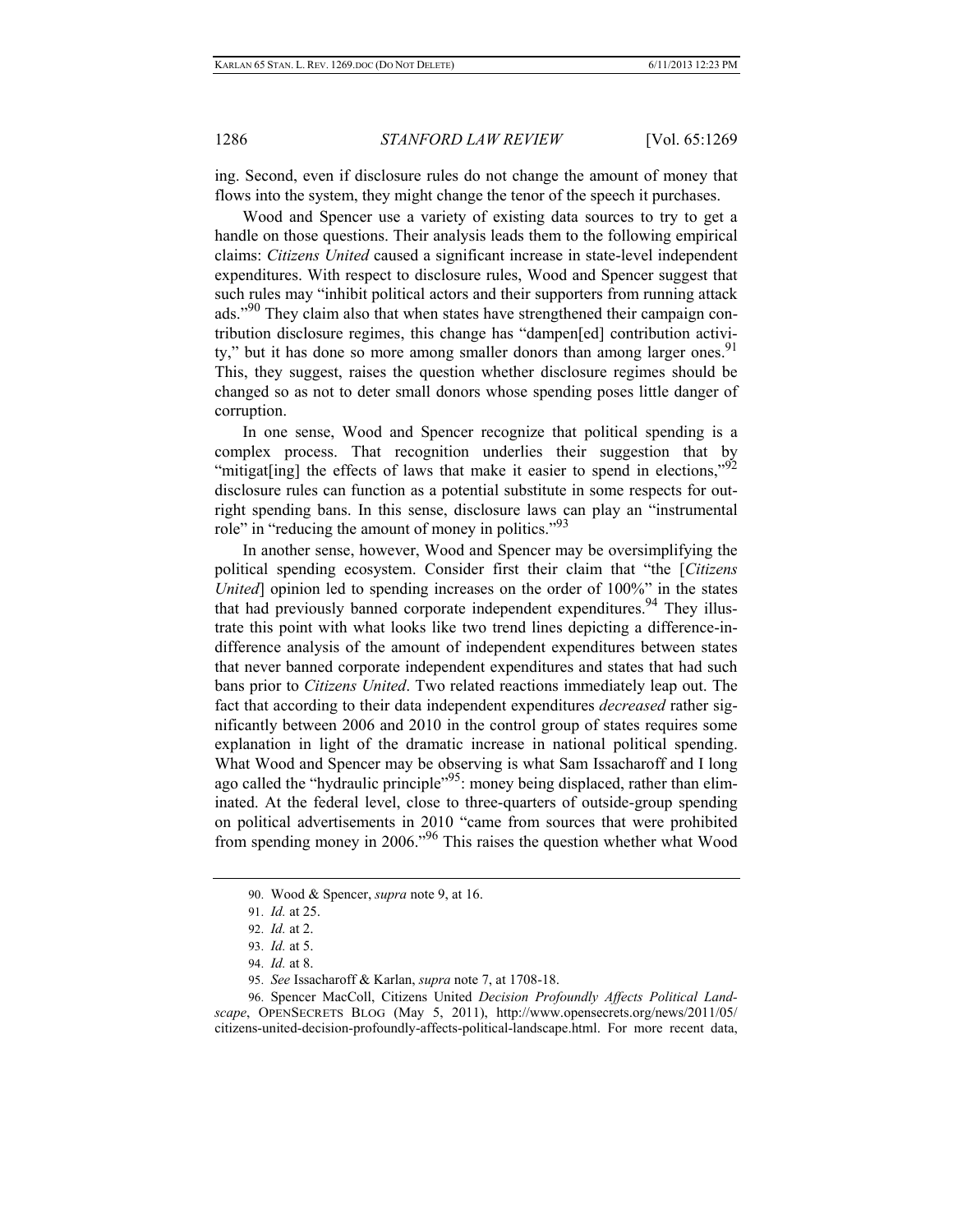and Spencer are seeing is a change in the *amount* or the *form* of money being spent. In addition, they are relying of necessity on data from only two election cycles. Two cycles at best only weakly constitute a trend. One can always connect two straight points with a line, as Wood and Spencer do in Figure 1 of their paper,  $97$  but that doesn't mean that the line continues past those points. It seems terribly unlikely that independent expenditures will continue to fall in the control group states unless some other form of political spending is replacing them.

A similar question arises with respect to Wood and Spencer's analysis of the effect of disclosure laws on the level of negative attack ads. Here, too, Wood and Spencer offer a difference-in-difference analysis of the proportion of ads that are attack ads with the treatment being the adoption of a more stringent disclosure regime. You might assume from the detailed methodology discussion that Wood and Spencer were working with a lot of data. To the contrary: they are writing about two gubernatorial election cycles in four states, one of which changed its disclosure regime. Wood and Spencer's data suggest that the three control states (whose disclosure laws did not change during the relevant time period) differ vastly from one another: "Utah, which had no attack ads in either period, is driving the effect for the controls. Attack ads in Delaware drop even more drastically than they do in Missouri [the treatment state], and the trend in Vermont is parallel, but lower than, the trend in Missouri."<sup>98</sup> They devote a page to what they term "state-level qualitative stories,"<sup>99</sup> but for anyone who has spent time dealing with the politics of different states in a more finegrained way, Wood and Spencer's results seem at best loosely tied to the hypothesis they offer. The differences among the states seem to dwarf the difference in pre- and post-treatment Missouri. Moreover, situation sense suggests that it may be important to understand *why* Missouri switched its disclosure regime. If the switch itself reflects an underlying reaction against the tenor of preswitch politics, then it may be hard to ascribe the post-switch tenor of politics to the change.

Finally, with respect to Wood and Spencer's suggestion that disclosure laws are more likely to dampen participation by relatively small donors than larger ones, legal experience raises questions about the causal mechanism. Several years ago, during the time period covered by Wood and Spencer's study, I spoke at a Yale Law School reunion event. In talking about campaign contributions, I asked for a volunteer from the audience. Using his name and hometown, I projected onto a screen, for hundreds of alumni to see, the page from OpenSecrets.org detailing his contributions to candidates for federal

see Ctr. for Responsive Politics, OPENSECRETS, http://www.opensecrets.org (last visited June 6, 2013).

 <sup>97.</sup> Wood & Spencer, *supra* note 9, at 9 fig.1.

 <sup>98.</sup> *Id.* at 16.

 <sup>99.</sup> *Id.* at 18.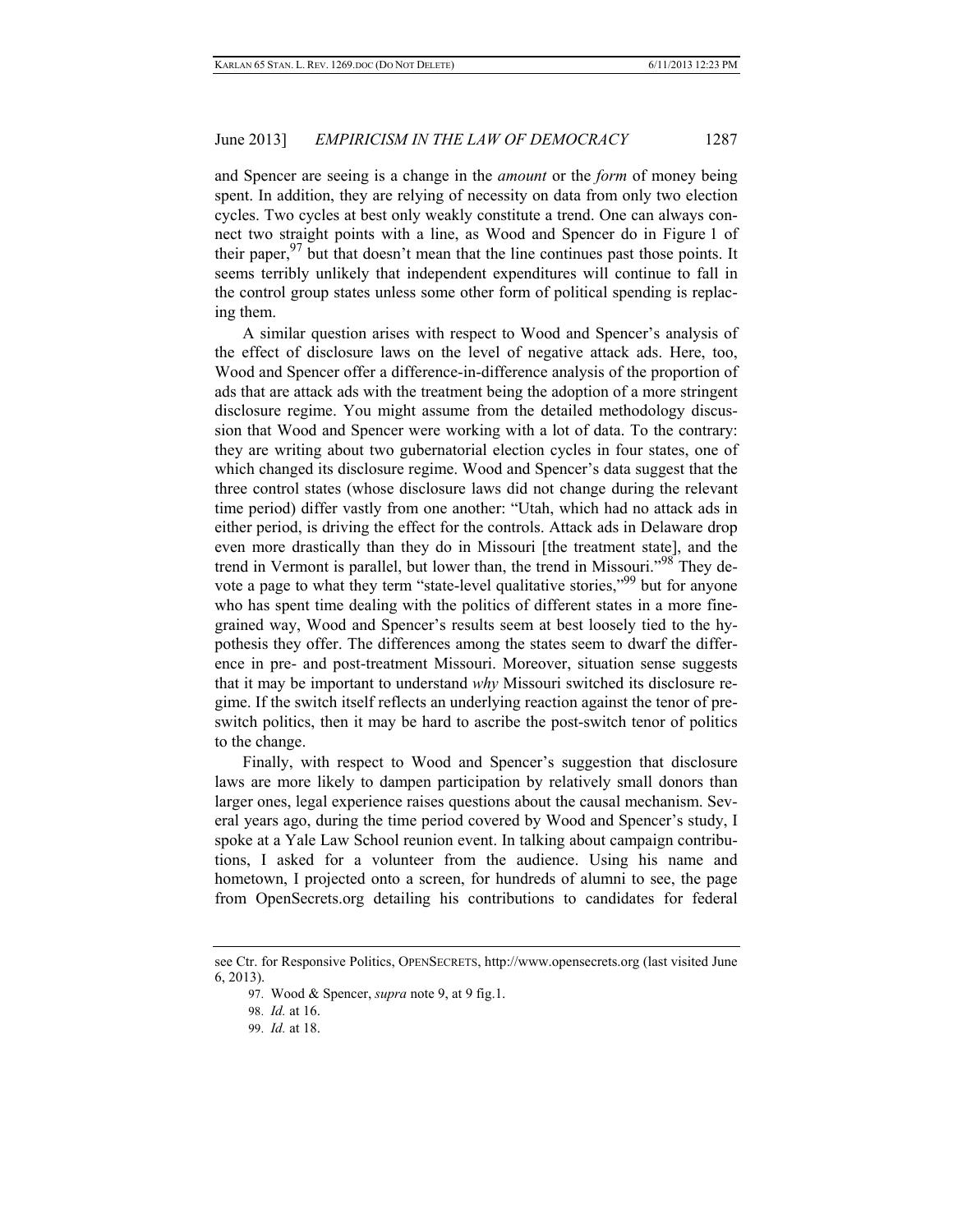office. There was an audible gasp in this room filled with well-heeled, highly educated, legally sophisticated citizens as alumni grabbed their Blackberries to copy down the website.

It takes time for the awareness of changes in legal rules that do not govern primary activity to filter down to the rules' targets. Here, even more so than with Wood and Spencer's other findings, the speed of the observed change should lead people with a situation sense about institutions and legal rules to wonder why they're seeing what they're seeing. The fact that they see a larger change in smaller donors, who seem intuitively less likely than big political spenders to follow changes in disclosure regimes, warrants further thought. That's not to say that there have not been real changes in both legal regimes and actors' behavior with respect to political spending over the past decade. There have been. But it is simply to point out that the causal relationships may be much more complex than the tools can capture. And the very fact that there are these kinds of ambiguities in even a very thoughtful empirical paper like Wood and Spencer's should caution against the kind of sweeping empirical claims that underlie cases like *Citizens United*.

#### **CONCLUSION**

In thinking about the relationship between the two Conference papers this Essay examines, I was reminded of one of my favorite empirical papers, Alan Gerber's Social Pressure and Voter Turnout.<sup>100</sup> That paper reports on a largescale field experiment in which 80,000 voters across Michigan were sent postcards prior to a primary election. One group was sent a simple reminder that voting is a civic duty; a second group was sent a mailing that announced that a researcher was keeping tabs on their turnout; a third group received mailings containing a record of their household's turnout; and a final group received a mailing revealing both the voter's own turnout history and the turnout of his neighbors.101 The experiment found that "[e]xposing a person's voting record to his or her neighbors turns out to be an order of magnitude more effective than conventional pieces of partisan or nonpartisan direct mail" at getting voters to turn out. $102$ 

The "surveillance effect"<sup>103</sup> has obvious implications for the issues Wood and Spencer are trying to resolve. Perhaps experimental studies of the effect of various disclosure rules would produce more generalizable insights. Would voters who received information on their neighbors' political contributions be more likely to contribute, or less? Would the manner in which information is

<sup>100.</sup> Alan S. Gerber et al., *Social Pressure and Voter Turnout: Evidence from a Large-Scale Field Experiment*, 102 AM. POL. SCI. REV. 33 (2008).

<sup>101.</sup> *Id.* at 33-34.

<sup>102.</sup> *Id.* at 34.

<sup>103.</sup> *Id.* at 40.